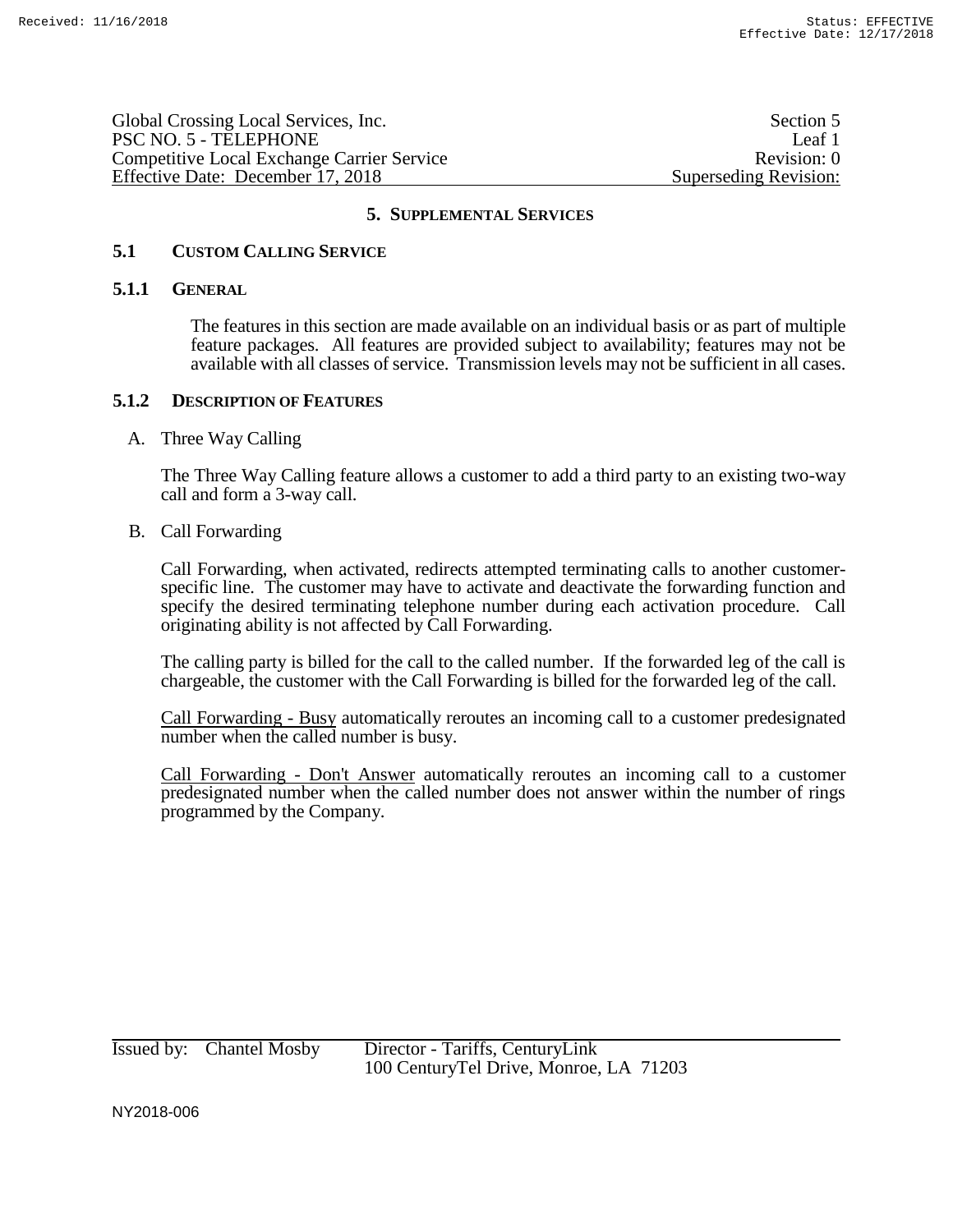Global Crossing Local Services, Inc. Section 5 PSC NO. 5 - TELEPHONE Leaf 2 Competitive Local Exchange Carrier Service Revision: 0 Effective Date: December 17, 2018 Superseding Revision:

## **5. SUPPLEMENTAL SERVICES**

# **5.1 CUSTOM CALLING SERVICE**

## **5.1.2 DESCRIPTION OF FEATURES**

B. Call Forwarding (Cont'd)

Call Forwarding - Variable allows the customer to choose to reroute incoming calls to another specified telephone number. The customer must activate and deactivate this feature.

C. Call Waiting/Cancel Call Waiting

Call Waiting provides a tone signal to indicate to a customer already engaged in a telephone call that a second caller is attempting to dial in. It will also permit the customer to place the first call on hold, answer the second call and then alternate between both callers. Cancel Call Waiting (CCW) allows a Call Waiting (CW) customer to disable CW for the duration of an outgoing telephone call. CCW is activated (i.e., CW is disabled) by dialing a special code prior to placing a call and is automatically deactivated when the customer disconnects from the call.

D. Regular Multiline Hunting

This feature is a line hunting arrangement that provides sequential search of available numbers within a multiline group.

E. Speed Calling

This feature allows a user to dial selected numbers using one digit. Up to eight numbers can be selected.

F. Call Transfer

This feature allows a user to transfer any established call to another telephone number without the assistance of an attendant.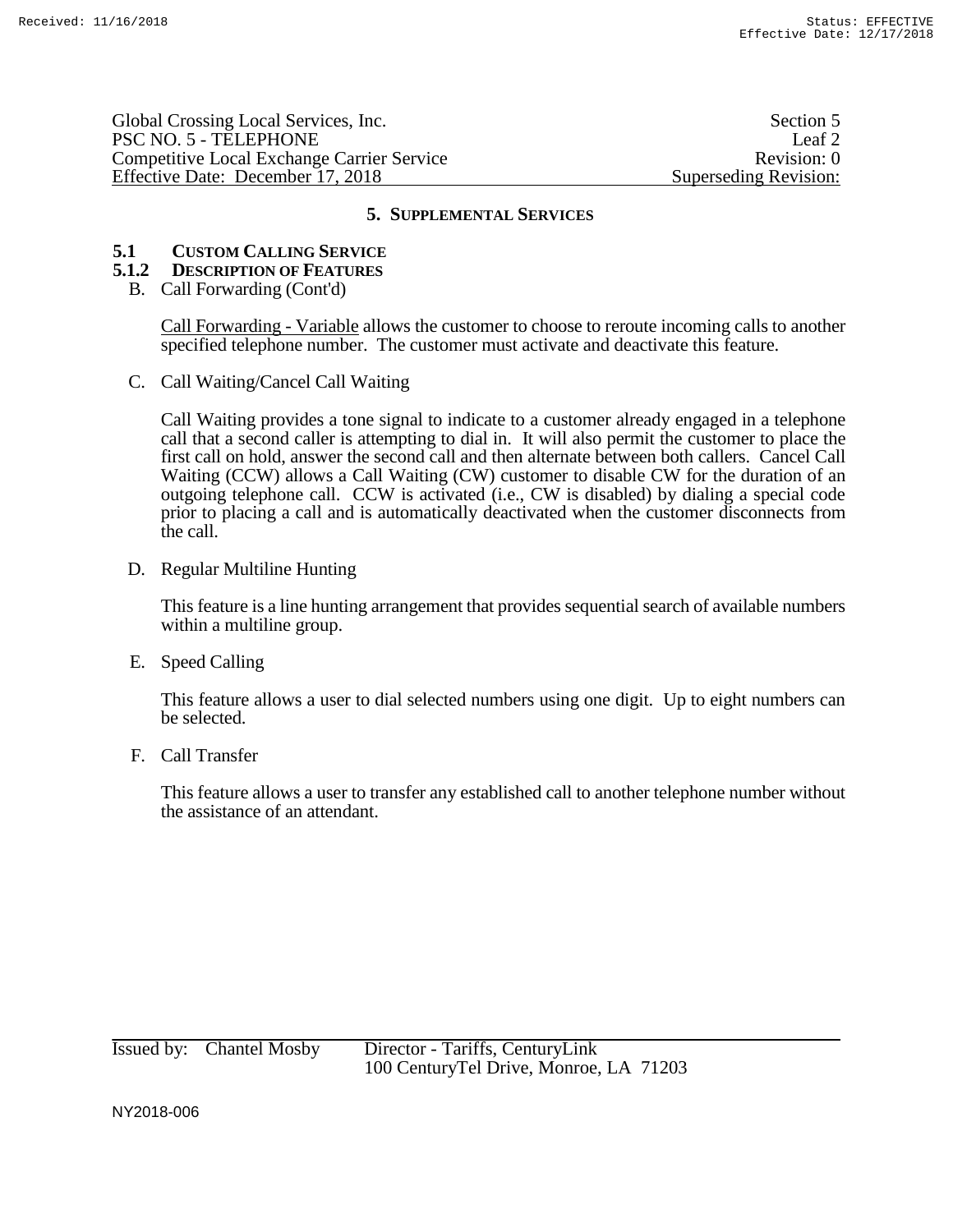| Global Crossing Local Services, Inc.       | Section 5             |
|--------------------------------------------|-----------------------|
| PSC NO. 5 - TELEPHONE                      | Leaf <sub>3</sub>     |
| Competitive Local Exchange Carrier Service | Revision: 0           |
| Effective Date: December 17, 2018          | Superseding Revision: |

# **5. SUPPLEMENTAL SERVICES**

# **5.1 CUSTOM CALLING SERVICE (Cont'd)**

## **5.1.3 RATES AND CHARGES**

A. Monthly Rates

Maximum and minimum rates for this service are located in Section 6, Network Switched Service.

B. Connection Charges

Connection charges (Section 3) apply when a customer requests connection to custom calling features.

C. Trial Period

The Company may elect to offer a free or reduced rate trial of any custom calling feature(s) to prospective customers of the new feature. See Section 5.4, Service and Promotional Trials, below.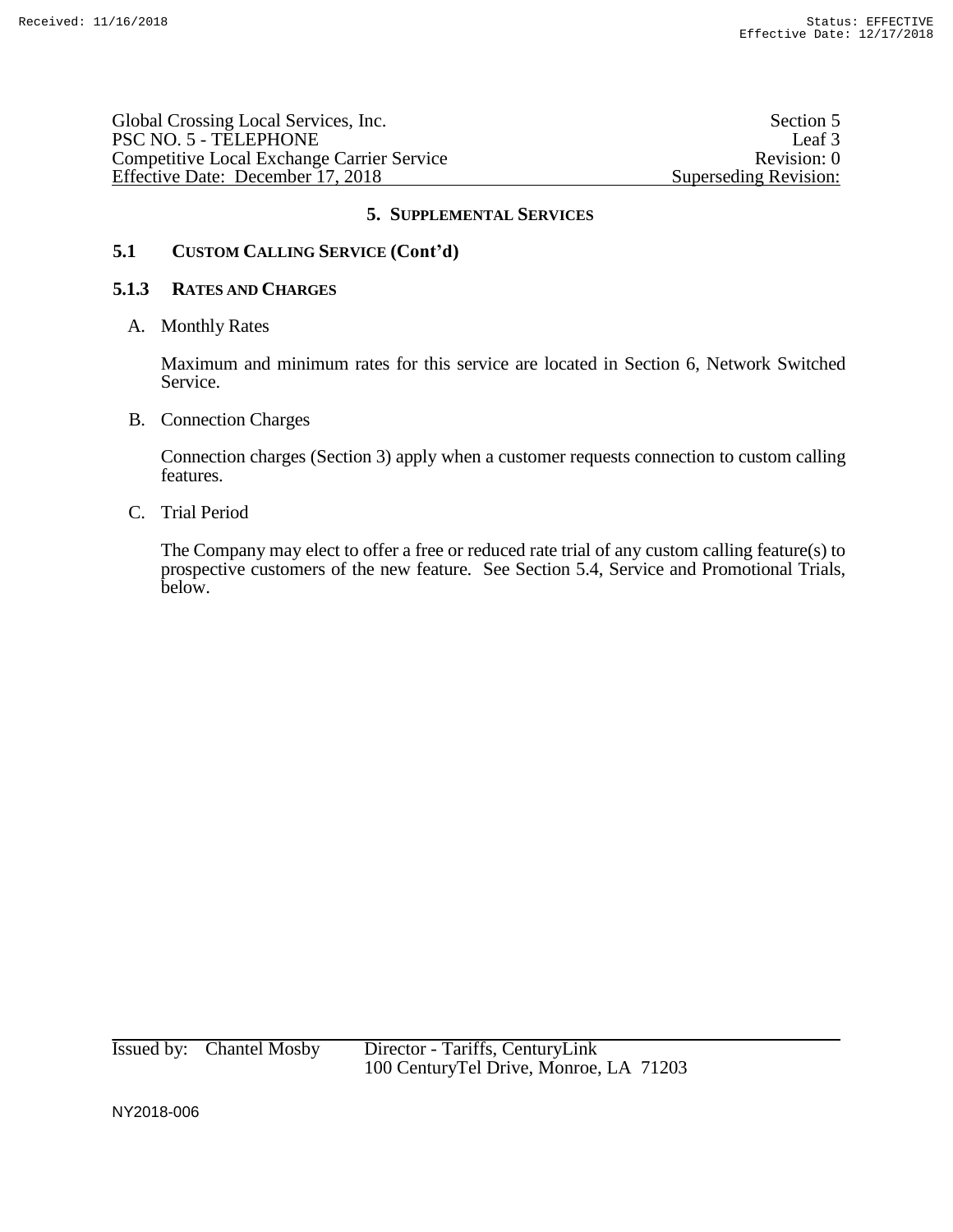Global Crossing Local Services, Inc. Section 5 PSC NO. 5 - TELEPHONE Leaf 4 Competitive Local Exchange Carrier Service Revision: 0 Effective Date: December 17, 2018 Superseding Revision:

#### **5. SUPPLEMENTAL SERVICES**

## **5.2 CLASS SERVICES**

#### **5.2.1 GENERAL**

The features in this section are made available on an individual basis, on a usage sensitive basis or both. All features are provided subject to availability and unless noted otherwise; features may not be available with all CLASS services. Transmission levels may not be sufficient in all cases.

## **5.2.2 DESCRIPTION OF FEATURES**

## A. Call ID

The Call ID feature allows a customer to see a caller's number previewed on a display screen before the call is answered allowing a customer to prioritize and or screen incoming calls. Call ID records the number, date and time of each incoming call - including calls that aren't answered by the customer. Call ID service requires the use of specialized CPE not provided by the company. It is the responsibility of the customer to provide the necessary CPE.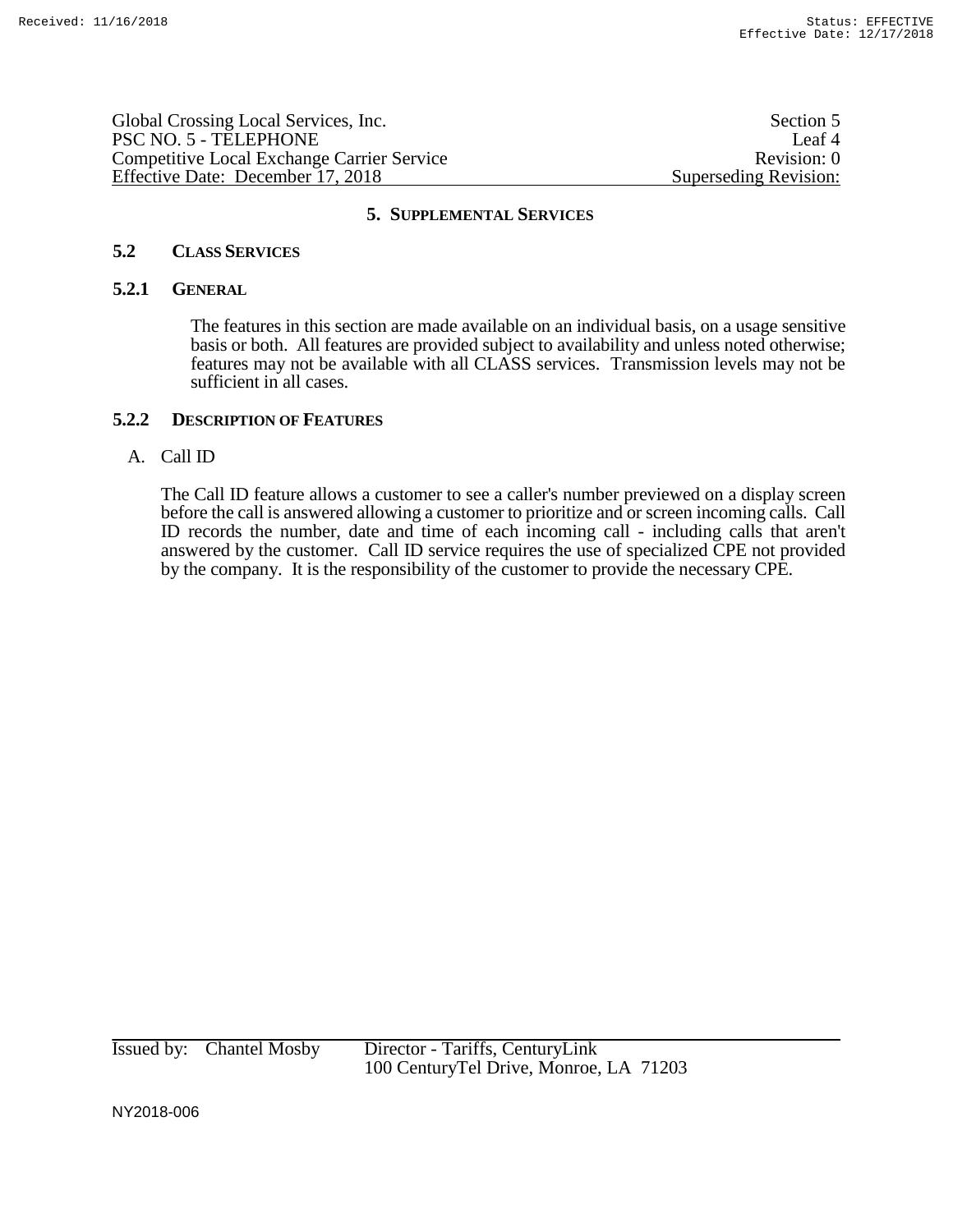| Global Crossing Local Services, Inc.              | Section 5             |
|---------------------------------------------------|-----------------------|
| PSC NO. 5 - TELEPHONE                             | Leaf 5                |
| <b>Competitive Local Exchange Carrier Service</b> | Revision: 0           |
| Effective Date: December 17, 2018                 | Superseding Revision: |

# **5.2 CLASS SERVICES (Cont'd)**

## **5.2.3 RATES AND CHARGES**

## A. Monthly Rates

Maximum and minimum rates for this service are located in Section 6, Network Switched Service.

## B. Connection Charges

Connection charges (Section 3) apply when a customer requests connection to one or more features.

## C. Trial Period

The Company may elect to offer a free or reduced rate trial of any CLASS feature(s) to prospective customers. See Section 5.4, Service and Promotional Trials, below.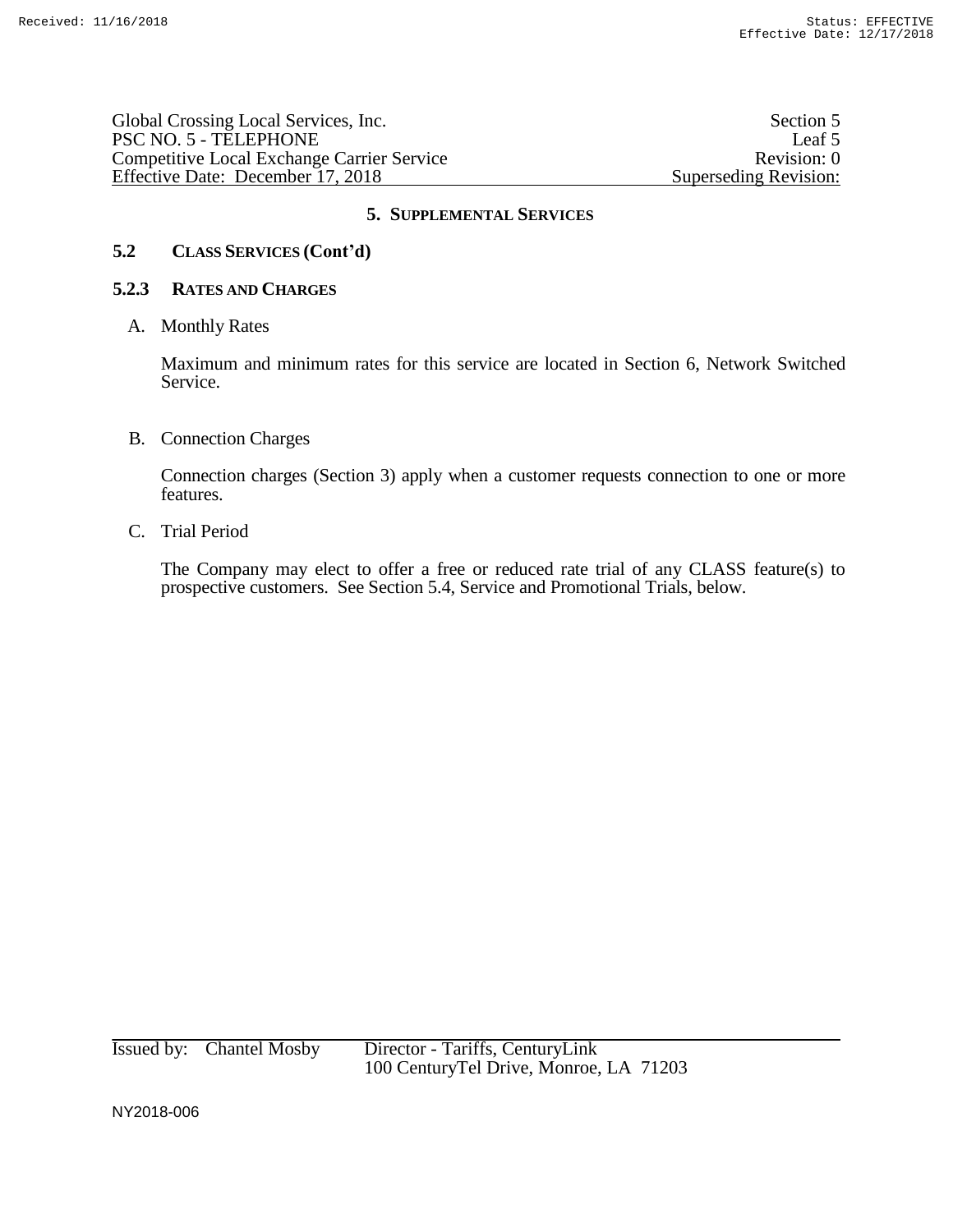Global Crossing Local Services, Inc. Section 5 PSC NO. 5 - TELEPHONE Leaf 6 Competitive Local Exchange Carrier Service Revision: 0 Effective Date: December 17, 2018 Superseding Revision:

## **5. SUPPLEMENTAL SERVICES**

## **5.3 CENTREX SERVICE FEATURES**

## **5.3.1 GENERAL**

The features in this section are made available on an individual basis or as part of multiple feature packages. All features are provided subject to availability; features may not be available with all classes of service. Transmission levels may not be sufficient in all cases.

## **5.3.2 DESCRIPTION OF FEATURES**

## A. Camp On

This feature allows the switch to observe that a wanted line is busy, wait until it is free, then automatically and immediately connect the calling line that has been waiting.

## B. Call Pickup

This feature allows a user to answer any call within an associated preset pickup group. If more than one line in the pickup group has an unanswered incoming call, the call to be answered is selected by the switching system. Call Pickup answers a call that has been directed to another station within the same preset Call Pickup group.

C. Call Transfer - All Calls

Call Transfer allows a station user to transfer an established call to another station. The station from which the call is transferred will be assessed any long distance charges incurred as a result of the transfer.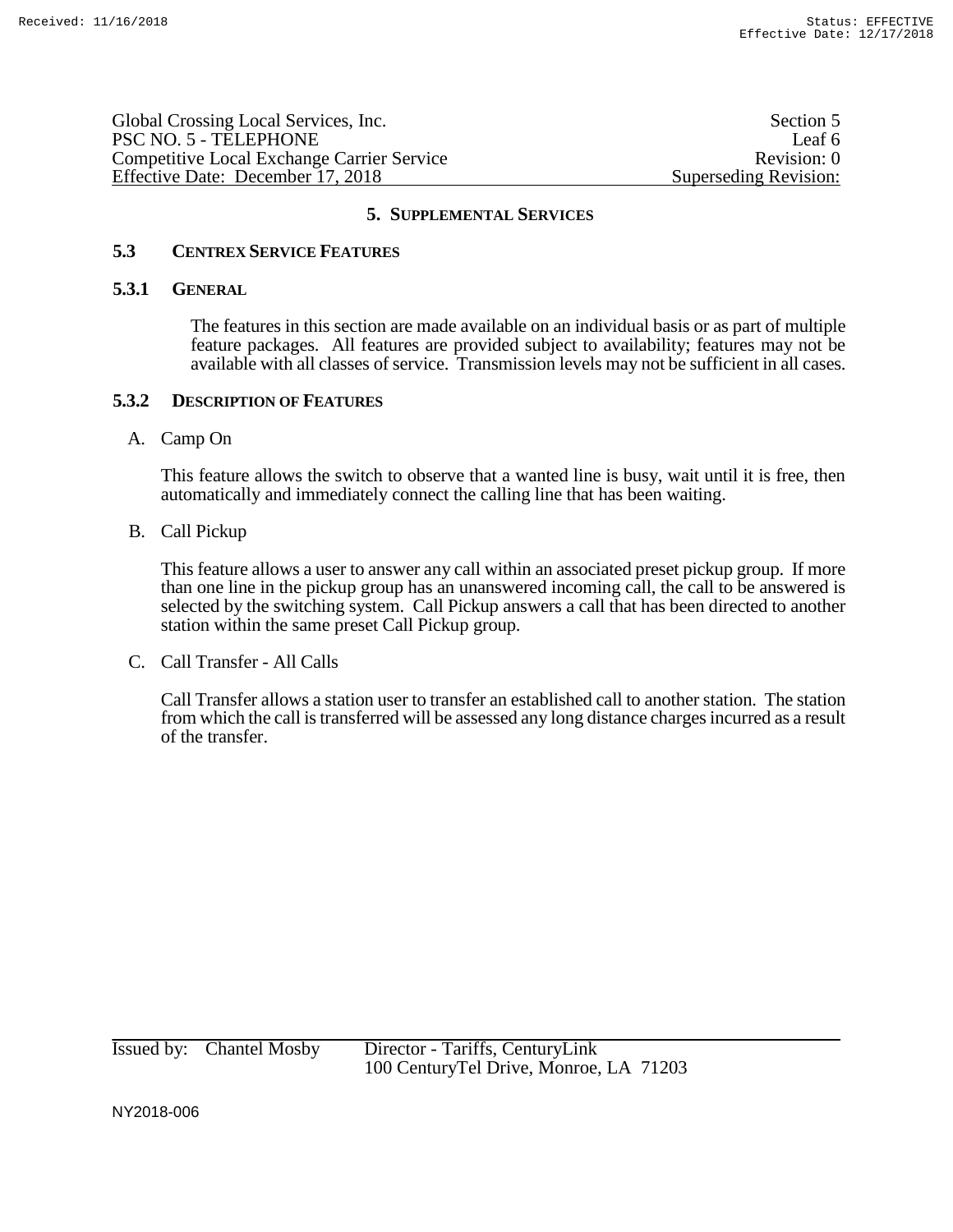Global Crossing Local Services, Inc. Section 5 PSC NO. 5 - TELEPHONE Leaf 7 Competitive Local Exchange Carrier Service Revision: 0 Effective Date: December 17, 2018 Superseding Revision:

## **5. SUPPLEMENTAL SERVICES**

#### **5.3 CENTREX SERVICE FEATURES 5.3.2 DESCRIPTION OF FEATURES (CONT'D)**

D. Directed Call Pickup with Barge-In

This feature answers calls directed to a specific line from any other telephone line in the user group.

E. Directed Call Pickup without Barge-In

This feature is identical to the Directed Call Pickup with Barge-In except, if the line being picked up has already been answered, the party dialing the pickup code is routed to reorder (i.e., fast busy) rather than permitted to barge in on the established connection and create a three-way call.

F. Circular Hunting

This feature (similar to regular hunting) is a line hunting arrangement that allows all lines in a multi-line hunt group (MLHG) to be tested for busy, regardless of the point of entry into the group. When a call is to a line in a MLHG, a regular hunt is performed starting at the station associated with the dialed number. It continues to the last station in the MLHG, then proceeds to the first station in the group and continues to hunt sequentially through the remaining lines in the group. Busy tone is returned if the original called station is reached without finding a station that is idle.

G. Series Completion

This feature is a form of hunting similar to the multiline hunt group hunting and the Call Forwarding Busy Line feature. It allows calls being made to a busy directory number to be routed to another specified directory number. The series completion hunt begins with the originally dialed member of the series completion group, and searches for an idle directory number from the list of directory numbers.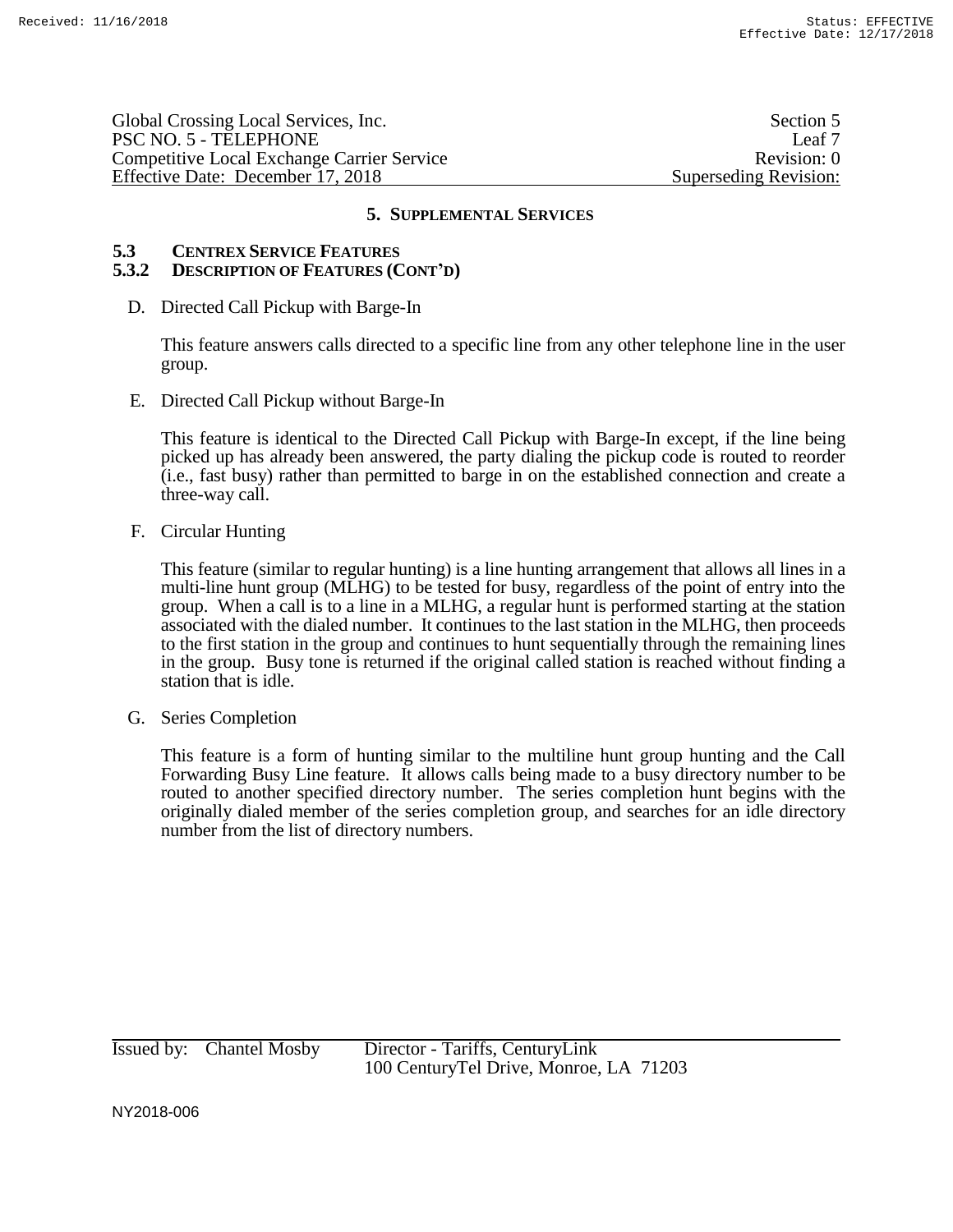Global Crossing Local Services, Inc. Section 5 PSC NO. 5 - TELEPHONE Leaf 8 Competitive Local Exchange Carrier Service Revision: 0 Effective Date: December 17, 2018 Superseding Revision:

## **5. SUPPLEMENTAL SERVICES**

## **5.3 CENTREX SERVICE FEATURES 5.3.2 DESCRIPTION OF FEATURES (CONT'D)**

## H. Account Codes

This feature adds an account number (code) to an Automatic Message Accounting (AMA) and/or Message Detail Recording (MDR) record for assigning customer charges. The number of digits in a customer's account code group will be defined by the Company.

I. Authorization Codes

This option restricts calls from being made unless the correct accounting code is entered. Only customer specified codes will be accepted. The customer then may use these codes to track calling for cost analysis and bill-back purposes.

J. Terminal Group and Station Restriction

This feature defines a station's network access capability either individually within a Centrex group or for the group as a whole. It defines the Centrex group and what level of access a station will have; i.e., intragroup only, toll restriction, etc.

K. Uniform Call Distribution

This feature is a hunting arrangement that assigns incoming calls uniformly among the stations in the group.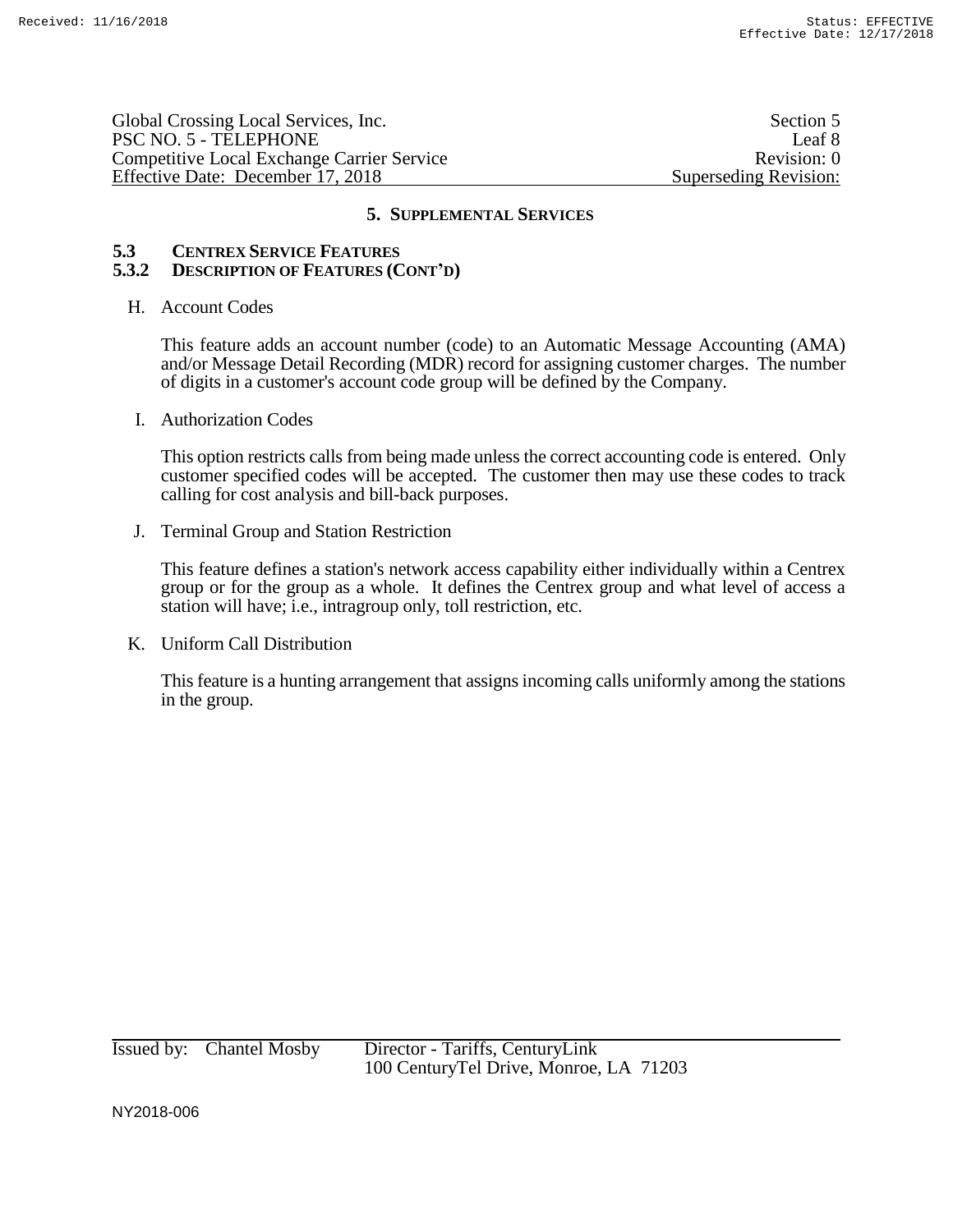Global Crossing Local Services, Inc.<br>
PSC NO. 5 - TELEPHONE Leaf 9 PSC NO. 5 - TELEPHONE Leaf 9<br>Competitive Local Exchange Carrier Service Revision: 0 Competitive Local Exchange Carrier Service Effective Date: December 17, 2018 Superseding Revision:

# **5. SUPPLEMENTAL SERVICES**

# **5.3 CENTREX SERVICE FEATURES (Cont'd)**

## **5.3.3 RATES AND CHARGES**

A. Monthly Rates

Maximum and minimum rates for this service are located in Section 6, Network Switched Service.

B. Connection Charges

Connection charges (Section 3) apply when a customer requests connection to one or more features.

C. Trial Period

The Company may elect to offer a free or reduced rate trial of any Centrex feature(s) to prospective customers. See Section 5.4, Service and Promotional Trials, below.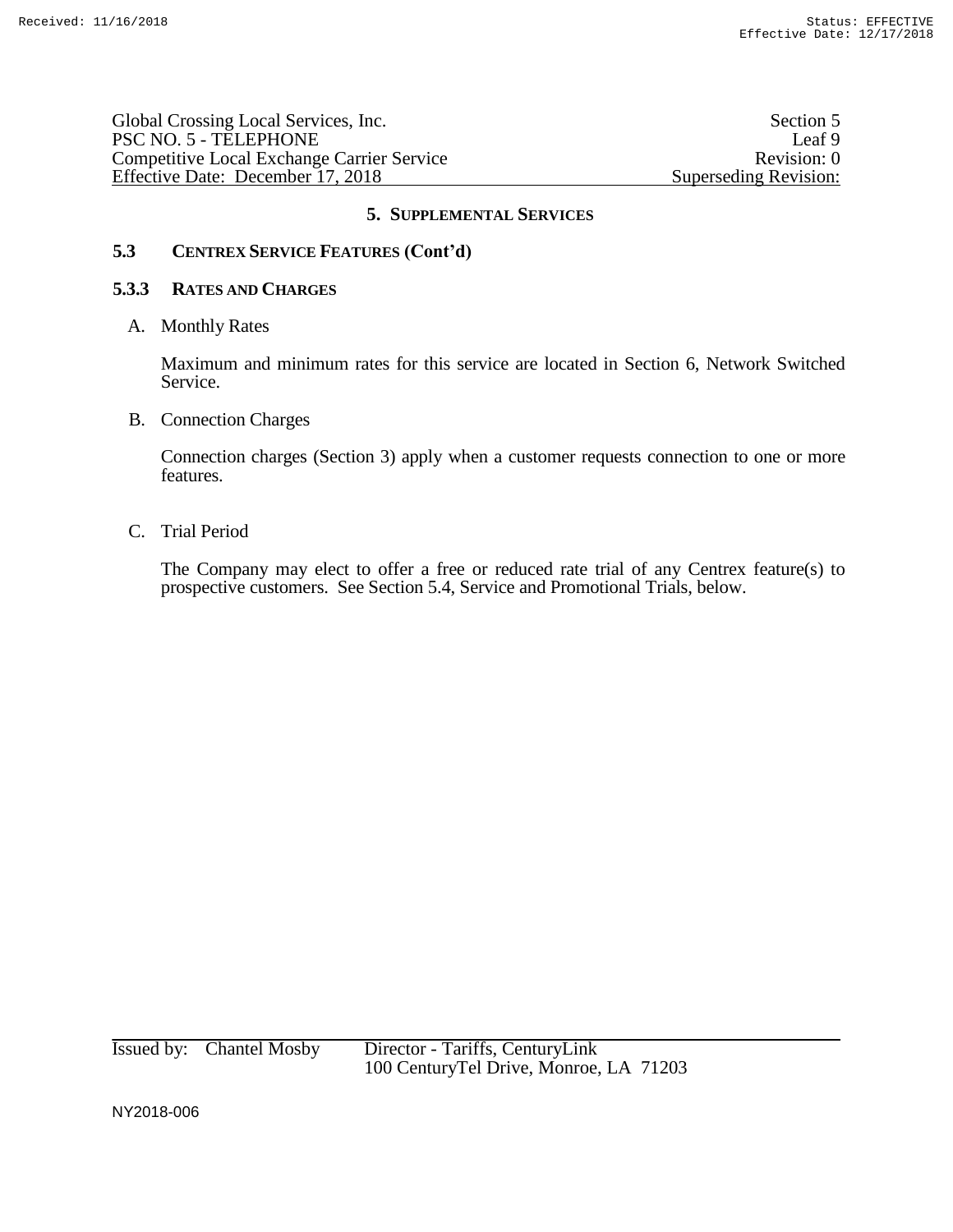Global Crossing Local Services, Inc. Section 5 PSC NO. 5 - TELEPHONE Leaf 10 Competitive Local Exchange Carrier Service Revision: 0 Effective Date: December 17, 2018 Superseding Revision:

## **5. SUPPLEMENTAL SERVICES**

## **5.4 SERVICE AND PROMOTIONAL TRIALS**

#### **5.4.1 GENERAL**

The Company may establish temporary promotional programs wherein it may waive or reduce nonrecurring or recurring charges, to introduce a present or potential customer to a service not previously subscribed to by the customer.

## **5.4.2 REGULATIONS**

- A. Appropriate notification of the Trial will be made to all eligible customers and to the Commission. Appropriate notification may include direct mail, bill inserts, broadcast or print media, direct contact or other comparable means of notification.
- B. During a Service Trial, the service(s) is provided automatically to all eligible customers, except those customers who choose not to participate. Customers will be offered the opportunity to decline the trial service both in advance and during the trial. A customer can request that the designated service be removed at any time during the trial and not be billed a recurring charge for the period that the feature was in place. At the end of the trial, customers that do not contact the Company to indicate they wish to retain the service will be disconnected from the service at no charge.
- C. During a Promotional Trial, the service is provided to all eligible customers who ask to participate. Customers will be notified in advance of the opportunity to receive the service in the trial for free. A customer can request that the service be removed at any time during the trial and not be billed a recurring charge for the period that the service was in place. At the end of the trial, customers that do not contact the Company will be disconnected from the service.
- D. The Company retains the right to limit the size and scope of a Promotional Trial.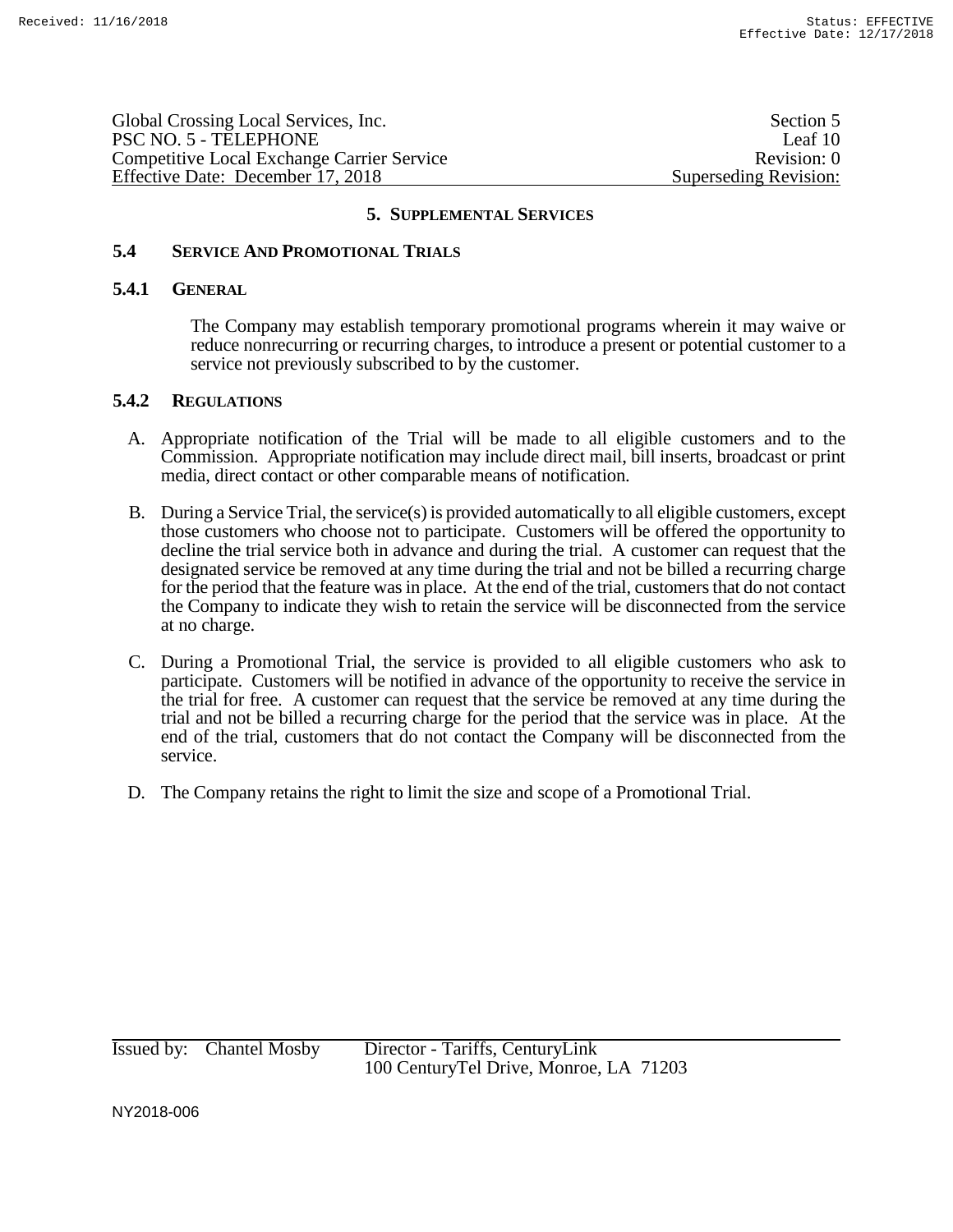| Global Crossing Local Services, Inc.       | Section 5             |
|--------------------------------------------|-----------------------|
| PSC NO. 5 - TELEPHONE                      | Leaf 11               |
| Competitive Local Exchange Carrier Service | Revision: 0           |
| Effective Date: December 17, 2018          | Superseding Revision: |

# **5.5 DIRECTORY ASSISTANCE SERVICE**

#### **5.5.1 GENERAL**

A customer may obtain assistance, for a charge, in determining a telephone number by dialing Directory Assistance Service.

#### **5.5.2 REGULATIONS**

A Directory Assistance Charge applies for each telephone number, area code, and/or general information requested from the Directory Assistance operator except as follows:

- A. Requests for telephone numbers of non-published service.
- B. Requests in which the Directory Assistance operator provides an incorrect number. The customer must inform the Company of the error in order to receive credit.

## **5.5.3 RATES**

Unless one of the exceptions listed above applies, the charges as shown below apply for each request made to the Directory Assistance operator:

> **MINIMUM:** \$0.45 **MAXIMUM**: \$1.00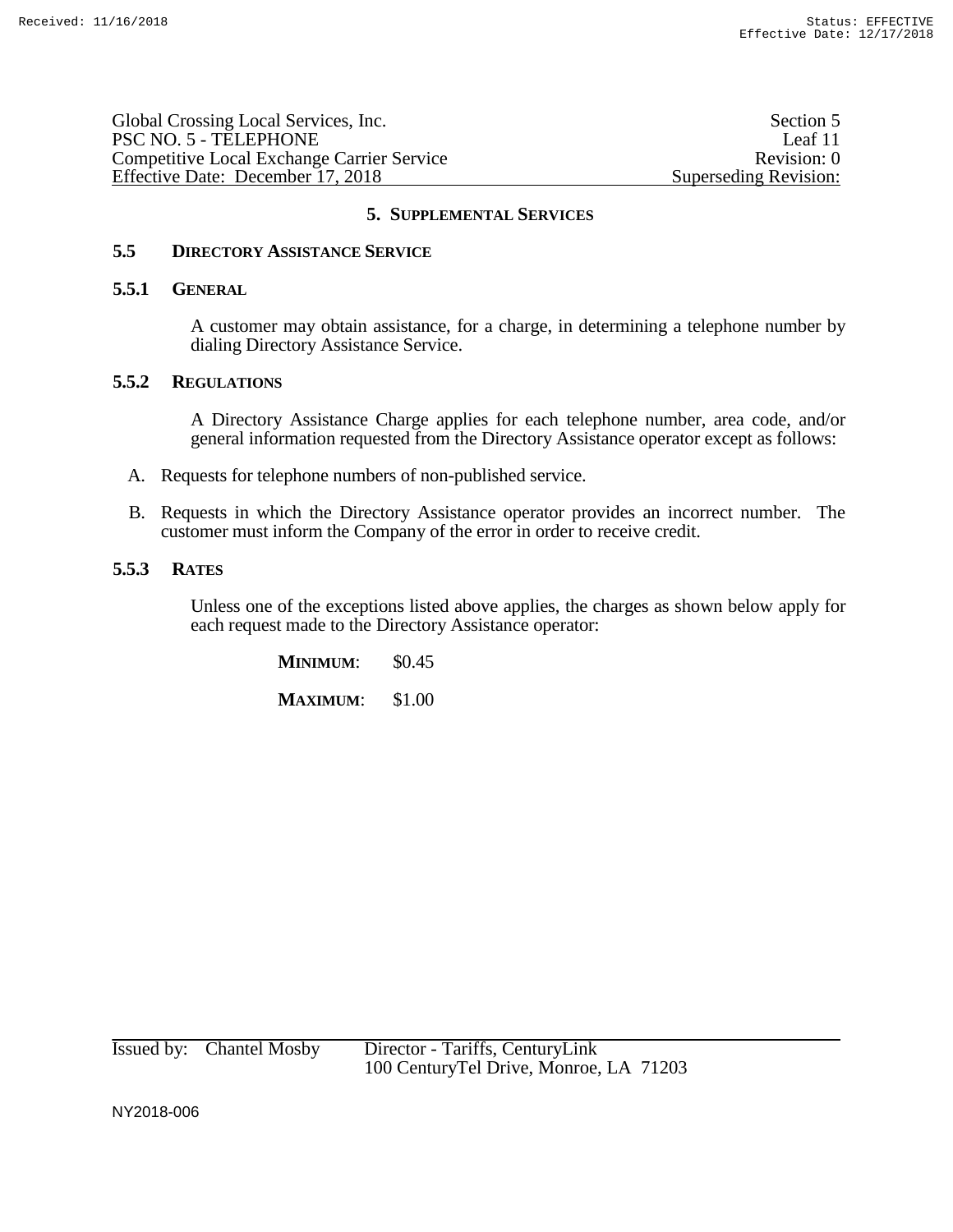| PSC NO. 5 - TELEPHONE                             | Global Crossing Local Services, Inc. | Section 5             |
|---------------------------------------------------|--------------------------------------|-----------------------|
|                                                   |                                      | Leaf 12               |
| <b>Competitive Local Exchange Carrier Service</b> |                                      | Revision: 0           |
| Effective Date: December 17, 2018                 |                                      | Superseding Revision: |

## **5.6 DIRECTORY ASSISTANCE CALL COMPLETION**

#### **5.6.1 GENERAL**

Where offered, Directory Assistance Call Completion (DACC) allows customers the option to have their local and/or intraLATA calls completed to a requested number by either the Directory Assistance operator or the Directory Assistance audio response system that provides the requested directory number.

#### **5.6.2 REGULATIONS**

- A. The regulations and charges apply to calls placed to Directory Assistance from within the LATA where the Directory Assistance call originates.
- B. The DACC charge will apply only to completed calls.
- C. Directory Assistance and usage charges will apply in addition to the DACC charge.
- D. If offered for intraLATA toll calling, toll rates for calls completed through DACC will be measured from the originating to the terminating point and will not include mileage to and from the Directory Assistance service location.
- E. DACC calls will not be completed to non-published numbers, 700, 800 or 900 prefixes.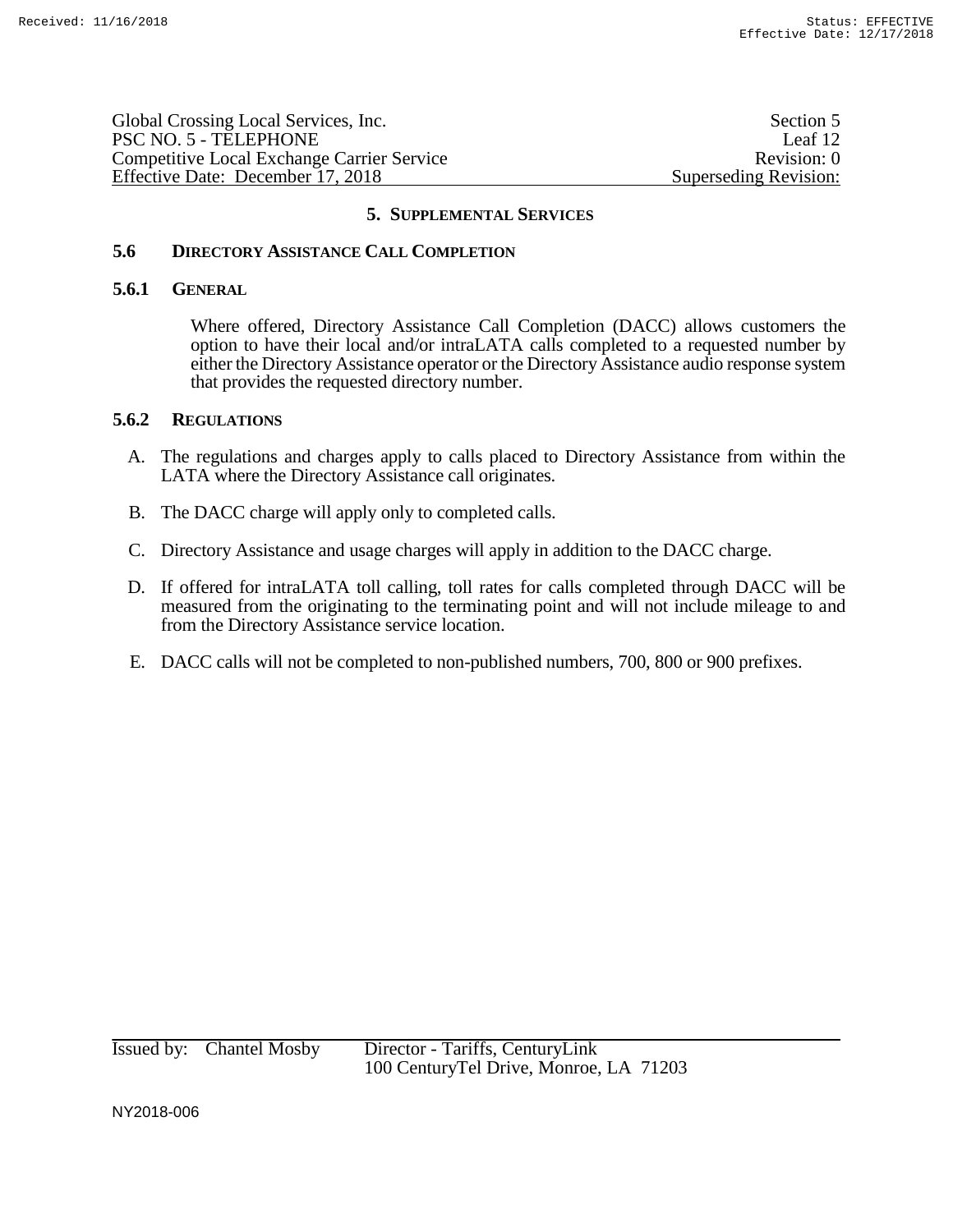| Global Crossing Local Services, Inc.              | Section 5             |
|---------------------------------------------------|-----------------------|
| PSC NO. 5 - TELEPHONE                             | Leaf 13               |
| <b>Competitive Local Exchange Carrier Service</b> | Revision: 0           |
| Effective Date: December 17, 2018                 | Superseding Revision: |
|                                                   |                       |

## **5.6 DIRECTORY ASSISTANCE CALL COMPLETION (Cont'd)**

#### **5.6.3 EXEMPTIONS**

Requests for telephone numbers, which result in the calling party receiving a wrong number from the Directory Assistance Operator provided that the calling party reports the wrong number to the Telephone Company.

## **5.6.4 RATES**

The DACC charges, as listed below, apply for each request made for DACC.

|             | <b>MINIMUM</b> | MAXIMUM |
|-------------|----------------|---------|
| <b>DACC</b> | \$0.30         | \$1.00  |

# **5.7 LOCAL OPERATOR SERVICE**

Local calls may be completed or billed with the live or mechanical assistance by the Company's operator center. Calls may be billed collect to the called party, to an authorized 3rd party number, to the originating line, or to a valid authorized calling card. Local calls may be placed on a station to station basis or to a specified party (see Person to Person), or designated alternate. Usage charges for local operator assisted calls are those usage charges that would normally apply to the calling party's service. Where no local charge applies (flat rate service), the usage charge is \$0.00. In addition to usage charges, an operator assistance charge applies to each call.

Issued by: Chantel Mosby Director - Tariffs, CenturyLink 100 CenturyTel Drive, Monroe, LA 71203

NY2018-006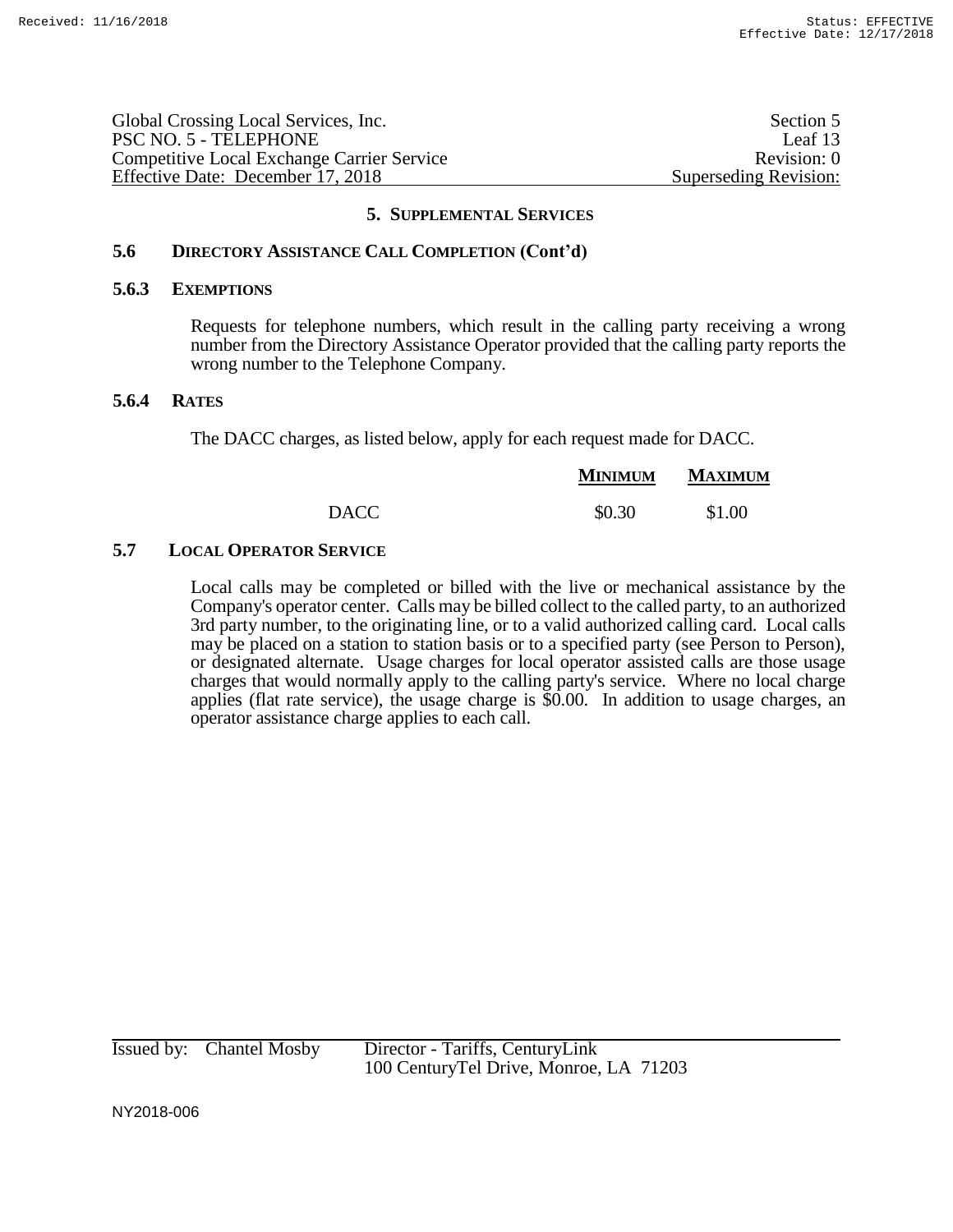| Global Crossing Local Services, Inc.              | Section 5             |
|---------------------------------------------------|-----------------------|
| PSC NO. 5 - TELEPHONE                             | Leaf 14               |
| <b>Competitive Local Exchange Carrier Service</b> | Revision: 0           |
| Effective Date: December 17, 2018                 | Superseding Revision: |

# **5.7 LOCAL OPERATOR SERVICE (Cont'd)**

#### **5.7.1 PER CALL SERVICE CHARGES**

The following service charges apply to intraLATA toll calls for which live or automated operator assistance is provided for call completion and/or billing.

|                               | <b>MINIMUM</b> | <b>MAXIMUM</b> |
|-------------------------------|----------------|----------------|
| Person to Person              | \$0.25         | \$3.49         |
| 3rd Number Billed             | \$0.25         | \$1.33         |
| All other Operator Assistance | \$0.25         | \$1.50         |

# 5.7.2 PER CALL SERVICE CHARGES OPTION II PLAN- ALBANY SERVICE AREA AND OPTION III **PLAN - BUFFALO SERVICE AREA**

|                                |                                          |                                                      |                                       | MINIMUM | MAXIMUM                               |
|--------------------------------|------------------------------------------|------------------------------------------------------|---------------------------------------|---------|---------------------------------------|
|                                | Operator Handled, Station Paid           |                                                      |                                       | \$0     | \$1.58                                |
|                                |                                          | Station to Station Collect Call, Direct Dialed,      |                                       |         |                                       |
|                                | <b>Operator Handled</b>                  |                                                      |                                       | \$0     | \$1.58                                |
|                                | All Other Operator Handled               |                                                      |                                       | \$0     | \$1.58                                |
|                                | Person to Person                         |                                                      |                                       | \$0     | \$3.49                                |
|                                | Busy Line Billed to Originator           |                                                      |                                       | \$0     | \$3.50                                |
|                                | <b>Emergency Interrupt</b>               |                                                      |                                       | \$0     | \$5.00                                |
|                                |                                          | Busy Line Billed to 3rd # or Special Billing         |                                       | \$0     | \$5.00                                |
|                                |                                          | Special Directory Assistance 3rd # or Special        |                                       |         |                                       |
|                                | <b>Billing</b>                           |                                                      |                                       | \$0     | \$1.50                                |
|                                |                                          | <b>Special Directory Assistance Operator Handled</b> |                                       | \$0     | \$1.75                                |
|                                | 1 <sup>ST</sup> MINUTE<br><b>MINIMUM</b> | 1 <sup>ST</sup> MINUTE<br><b>MAXIMUM</b>             | <b>ADD'L MINUTE</b><br><b>MINIMUM</b> |         | <b>ADD'L MINUTE</b><br><b>MAXIMUM</b> |
| Usage Charge – Option<br>П & Ш |                                          |                                                      |                                       |         |                                       |
|                                | \$0                                      | \$1.00                                               | \$0                                   |         | \$1.00                                |

| Issued by: Chantel Mosby | Director - Tariffs, CenturyLink        |  |
|--------------------------|----------------------------------------|--|
|                          | 100 CenturyTel Drive, Monroe, LA 71203 |  |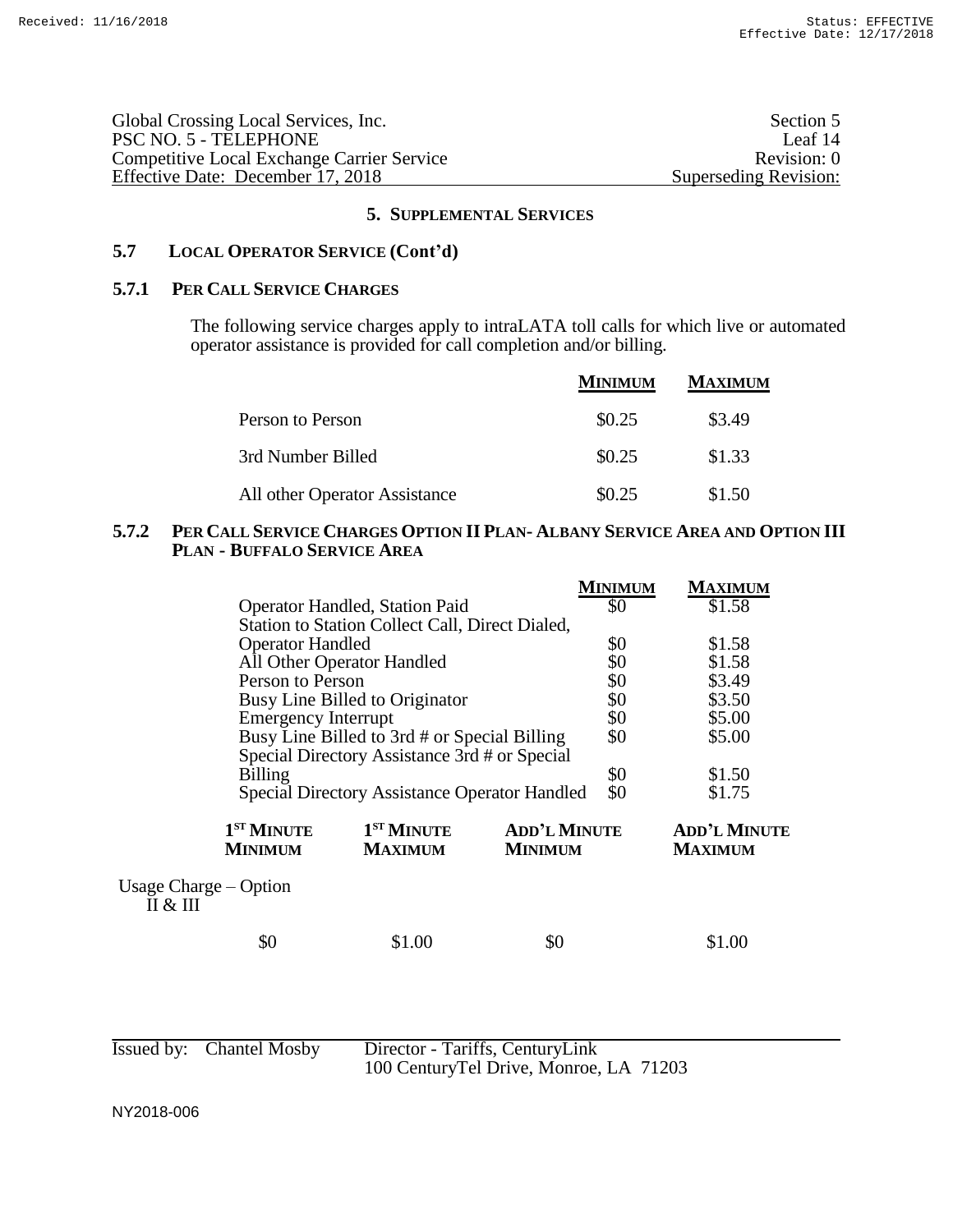| Global Crossing Local Services, Inc.              | Section 5             |
|---------------------------------------------------|-----------------------|
| PSC NO. 5 - TELEPHONE                             | Leaf $15$             |
| <b>Competitive Local Exchange Carrier Service</b> | Revision: 0           |
| Effective Date: December 17, 2018                 | Superseding Revision: |
|                                                   |                       |

## **5.8 BLOCKING SERVICE [1]**

#### **5.8.1 GENERAL**

Blocking service is a feature that permits customers to restrict access from their telephone line to various discretionary services. The following blocking options are available to residential and business customers:

- A. 900, 700 Service Access Code Blocking allows the subscriber to block placement of all calls to numbers beginning with the 900 and 700 prefixes (i.e. 900-XXX-XXXX).
- B. 976 Central Office Code Blocking allows the subscriber to block placement of all calls to numbers with a 976 central office code (i.e. XXX-976-XXXX).
- C. Direct Inward Dialing Blocking (Third Party and Collect Call) provides business customers who subscribe to DID service to have Third Party and Collect Call Blocking on the number ranges provided by the Company.

[1] Pursuant to the NY PSC May 17, 2018 Order in Case 17-C-0278, effective August 15, 2018.

| Issued by: Chantel Mosby | Director - Tariffs, CenturyLink         |
|--------------------------|-----------------------------------------|
|                          | 100 Century Tel Drive, Monroe, LA 71203 |

NY2018-006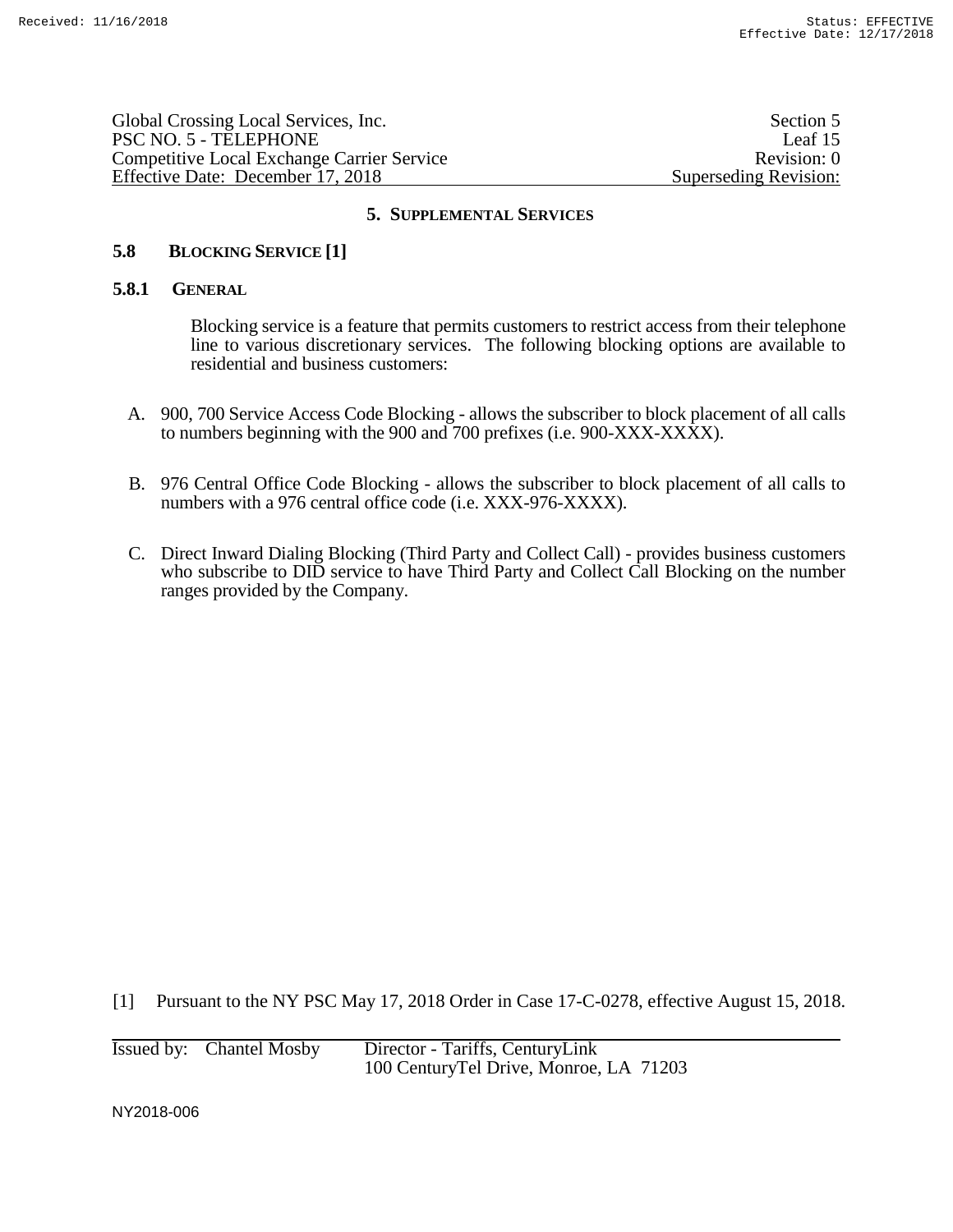Global Crossing Local Services, Inc. Section 5 PSC NO. 5 - TELEPHONE Leaf 16 Competitive Local Exchange Carrier Service Revision: 0 Effective Date: December 17, 2018 Superseding Revision:

#### **5. SUPPLEMENTAL SERVICES**

# **5.8 BLOCKING SERVICE**

## **5.8.1 GENERAL (CONT'D)**

- D Per Call Blocking/All Call Blocking provides customers with the ability to block the delivery of their telephone number to the called party.
- E. The customer will be given free Per Call Blocking unless the customer elects All Call Blocking. customers electing Per Call Blocking must designate their telephone number as private on a call-by-call basis by dialing a blocking activation code before each telephone call.
- F. Customers electing All Call Blocking will have their telephone number automatically designated as private on all calls unless, before dialing a telephone number, a blocking deactivation code is dialed.
- G. Customers are entitled to change their blocking options two times during the first six months after Per Call/All Call Blocking becomes available in their central office territory. For changes made after this period, or in excess of the allowed number of changes, a service rearrangement charge as specified in Section 3 will apply. New customers who move into the Company's service territory are entitled to the same six-month grace period outlined above.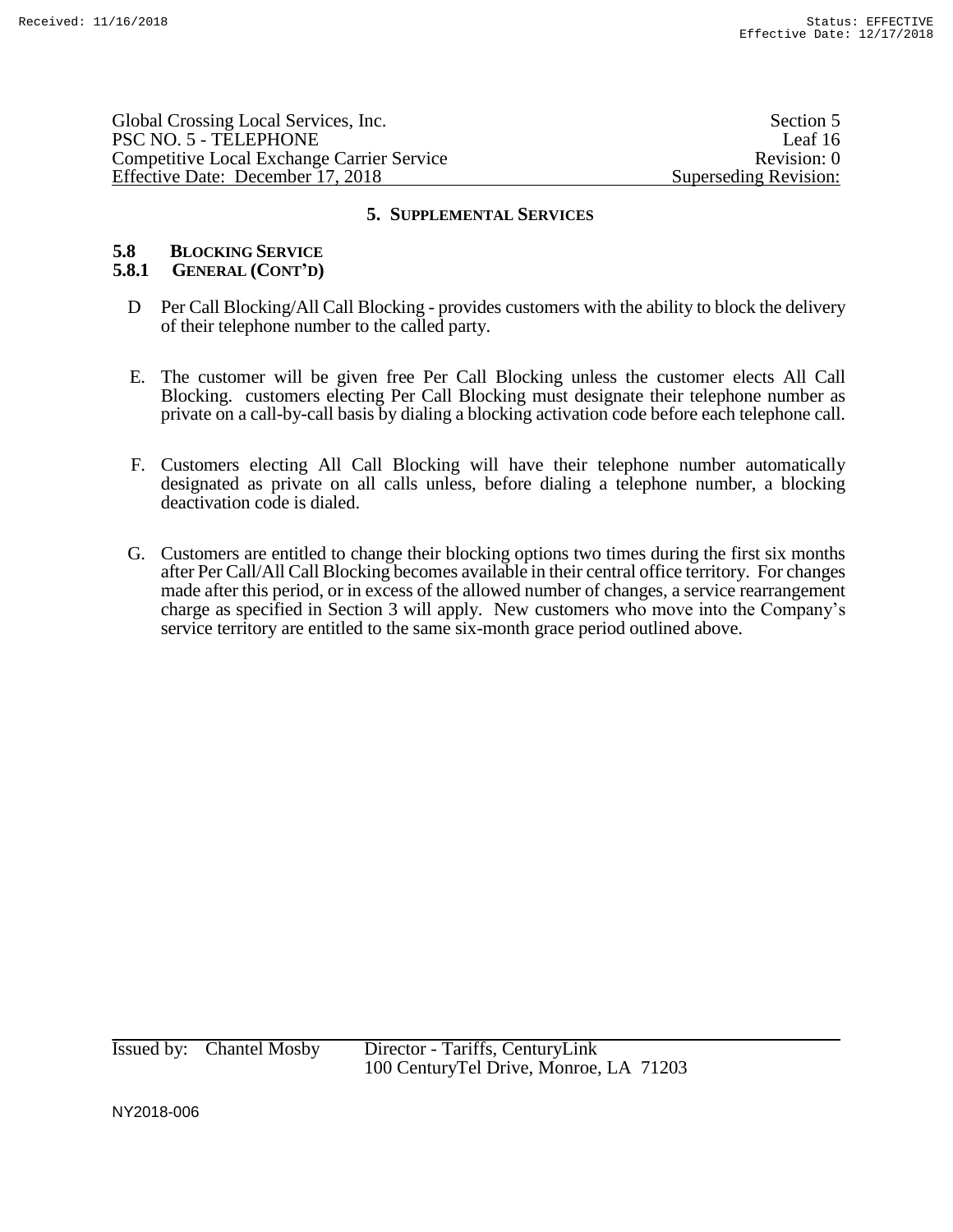Global Crossing Local Services, Inc. Section 5 PSC NO. 5 - TELEPHONE Leaf 17 Competitive Local Exchange Carrier Service Revision: 0 Effective Date: December 17, 2018 Superseding Revision:

# **5. SUPPLEMENTAL SERVICES**

# **5.8 BLOCKING SERVICE (Cont'd)**

# **5.8.2 REGULATIONS**

- A. The Company will not be liable for any charge incurred when any long-distance carrier or alternative operator service provider accepts third number billed or collect calls.
- B. Blocking Service is available where equipment and facilities permit.

## **5.8.3 RATES AND CHARGES**

A. Nonrecurring and Recurring Charges

Nonrecurring charges apply as described in Section 3 to the following blocking options:

-900,976,700 -Third Number Billed & Collect -Per Call / All Call Blocking -Toll Restriction -Toll Restriction Plus -DID Third Number Billed & Collect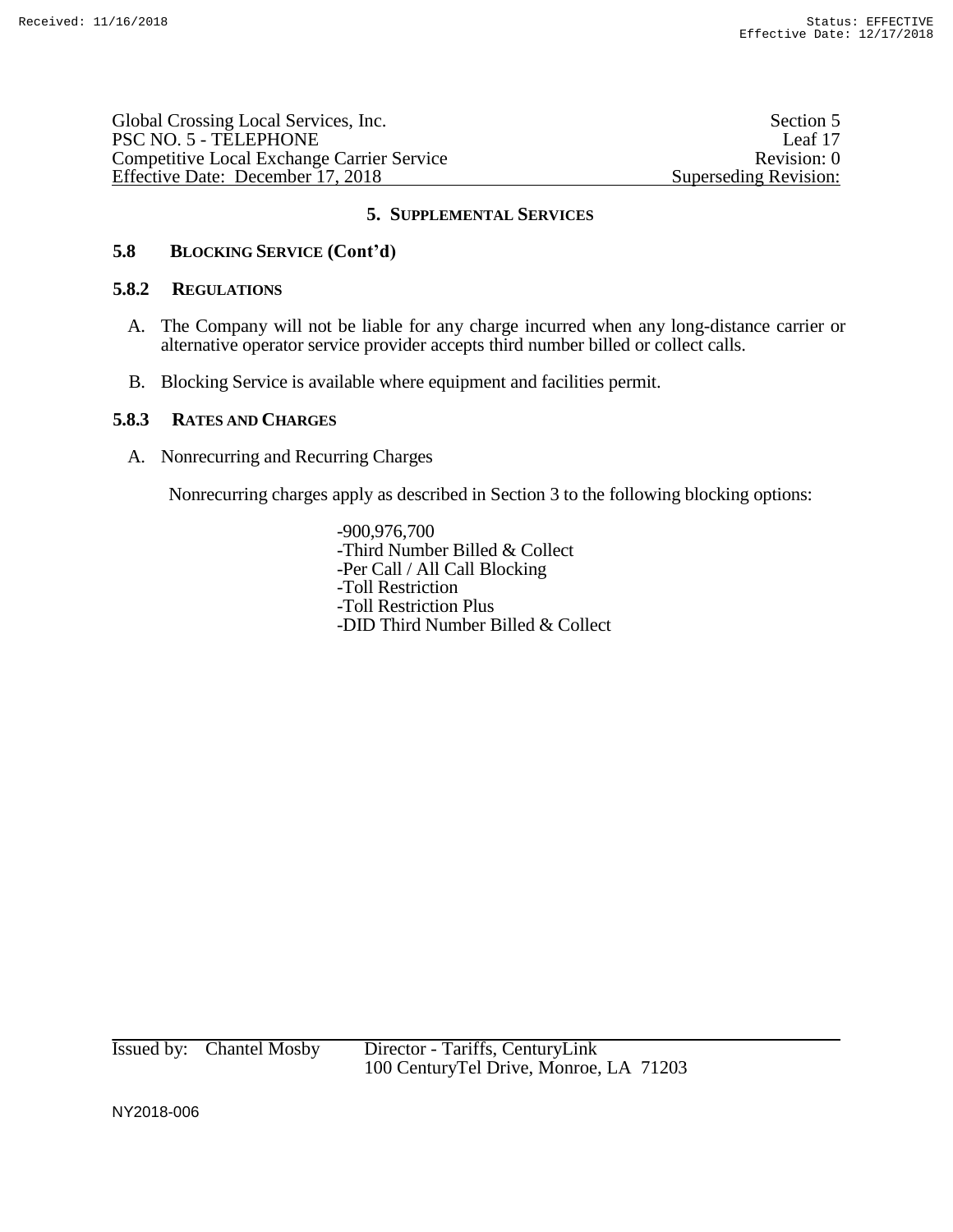Global Crossing Local Services, Inc.<br>
PSC NO. 5 - TELEPHONE Leaf 18 PSC NO. 5 - TELEPHONE Leaf 18<br>
Competitive Local Exchange Carrier Service Revision: 0 Competitive Local Exchange Carrier Service<br>
Effective Date: December 17, 2018<br>
Revision: 0<br>
Revision: 0<br>
Revision: 0 Effective Date: December 17, 2018

## **5. SUPPLEMENTAL SERVICES**

# **5.8 BLOCKING SERVICE**

# **5.8.3 RATES AND CHARGES (CONT'D)**

A. Nonrecurring and Recurring Charges (Cont'd)

In addition to the monthly recurring charges, connection charges apply as described in Section 3 to the following blocking options:

|                                                                   | <b>MONTHLY CHARGES/LINE</b><br><b>MAXIMUM</b><br><b>MINIMUM</b> |         |
|-------------------------------------------------------------------|-----------------------------------------------------------------|---------|
| -Third Number Billed and<br><b>Collect Call Restriction</b>       | \$0.50                                                          | \$7.00  |
| -Toll Restriction                                                 | \$0.50                                                          | \$7.00  |
| -Toll Restriction Plus                                            | \$0.50                                                          | \$7.00  |
| -Direct Inward Dialing Blocking<br>(Third Party and Collect Call) |                                                                 |         |
| - Initial Activation<br>- Subsequent Activation                   | \$35.00                                                         | \$65.00 |
| (per line)                                                        | \$0.50                                                          | 7.00    |

B. Pricing for Blocking Service for a customer with more than 200 lines will be based on the costs incurred by Company to provide the service.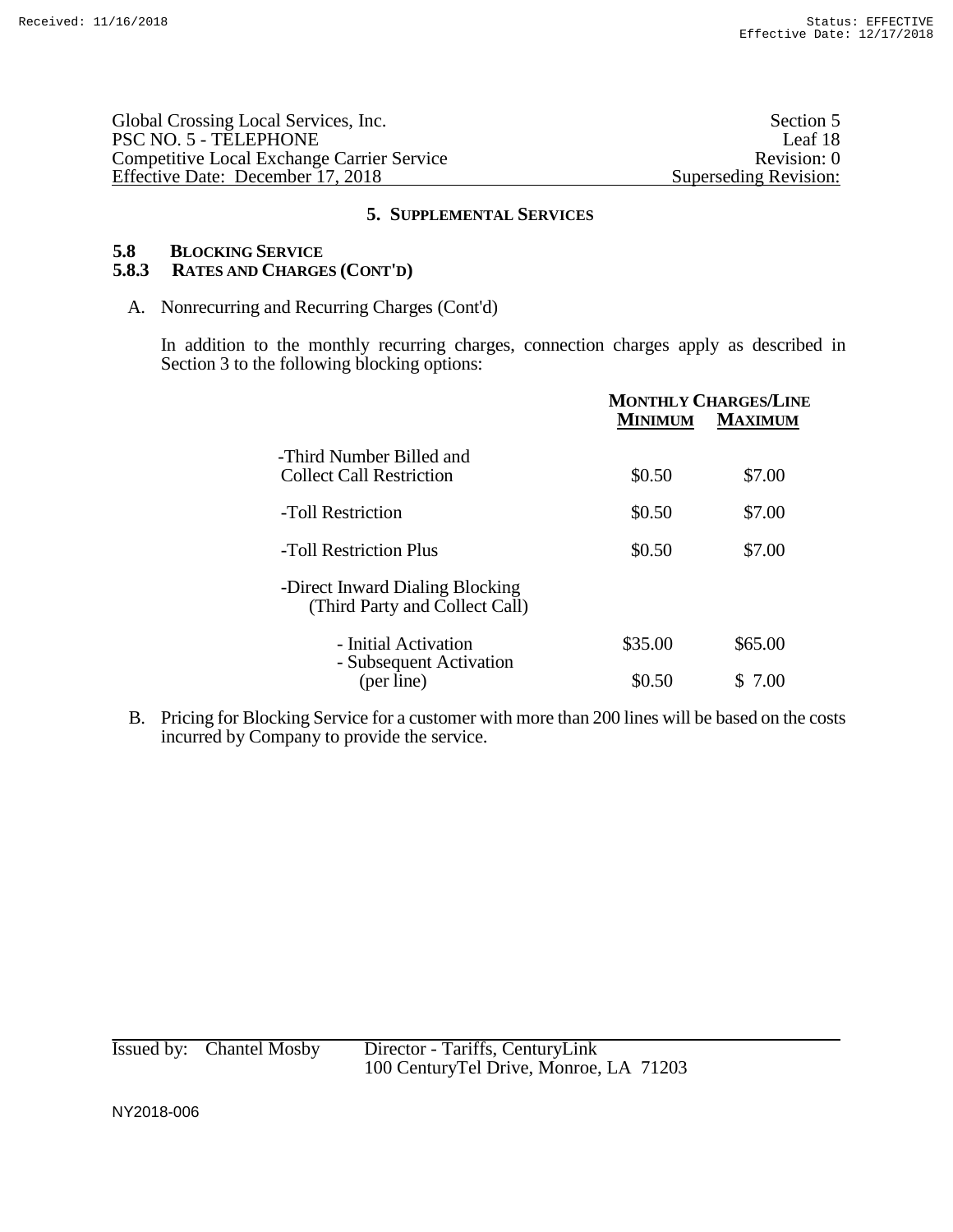Global Crossing Local Services, Inc. Section 5 PSC NO. 5 - TELEPHONE Leaf 19 Competitive Local Exchange Carrier Service Revision: 0 Effective Date: December 17, 2018 Superseding Revision:

## **5. SUPPLEMENTAL SERVICES**

# **5.9 CUSTOMIZED NUMBER SERVICE**

## **5.9.1 GENERAL**

- A. Customized Number Service allows a customer to order a specified telephone number rather than the next available number.
- B. Customized Number Service is furnished subject to the availability of facilities and requested telephone numbers.
- C. The Company will not be responsible for the manner in which Customized Numbers are used for marketing purposes by the customer.
- D. When a new customer assumes an existing service, which includes Customized Number Service, the new customer may keep the Customized Number, at the tariffed rate, with the written consent of the Company and the former customer.
- E. The Company reserves and retains the right:
- (1) To reject any request for specialized telephone numbers and to refuse requests for specialized telephone numbers;
- (2) Of custody and administration of all telephone numbers, and to prohibit the assignment of the use of a telephone number by or from any customer to another, except as otherwise provided in this Tariff;
- (3) To assign or withdraw and reassign telephone numbers in any exchange area as it deems necessary or appropriate in the conduct of its business.
- F. The limitation of liability provisions of this tariff in Section 2.1.2 are applicable to Customized Number Service.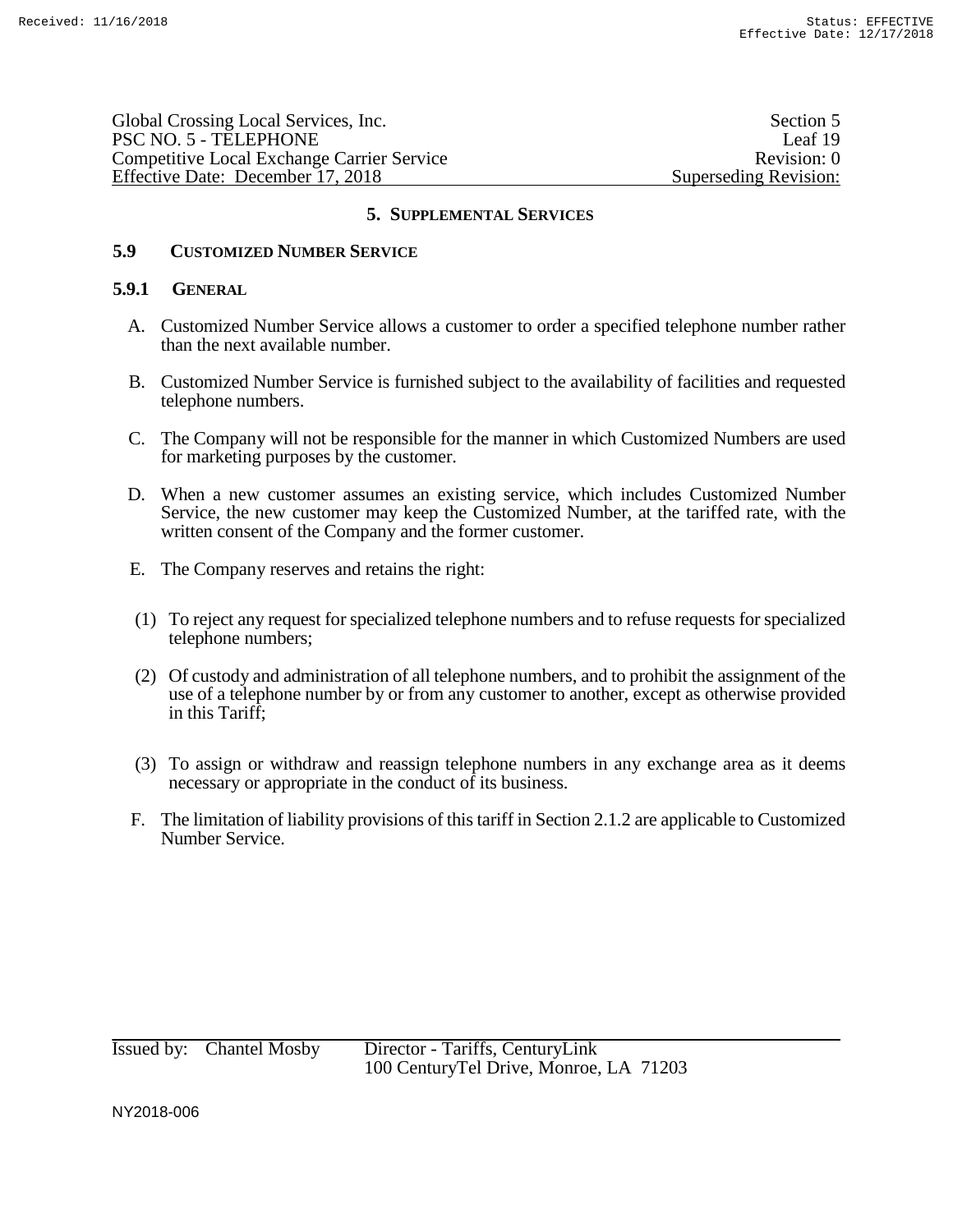Global Crossing Local Services, Inc. Section 5 PSC NO. 5 - TELEPHONE Leaf 20 Competitive Local Exchange Carrier Service Revision: 0 Effective Date: December 17, 2018 Superseding Revision:

# **5. SUPPLEMENTAL SERVICES**

# **5.9 CUSTOMIZED NUMBER SERVICE (Cont'd)**

## **5.9.2 CONDITIONS**

- A. Charges for Customized Number Service apply when a customer:
- (1) Requests a telephone number other than the next available number from the assignment control list, and such requested number is placed into service within six months of the date of the request.
- (2) Requests a number change from the customer's present number to a Customized Number.
- B. The Company shall not be liable to any customer for direct, indirect or consequential damages caused by a failure of service, change of number, or assignment of a requested number to another customer whether prior to or after the establishment of service. In no case shall the Company be liable to any person, firm or corporation for an amount greater than such person, firm or corporation has actually paid to the Company for Customized Number Service.

# **5.9.3 RATES**

|                       | <b>MINIMUM</b> | <b>MAXIMUM</b> |
|-----------------------|----------------|----------------|
| <b>Monthly Charge</b> | \$5.00         | \$20.00        |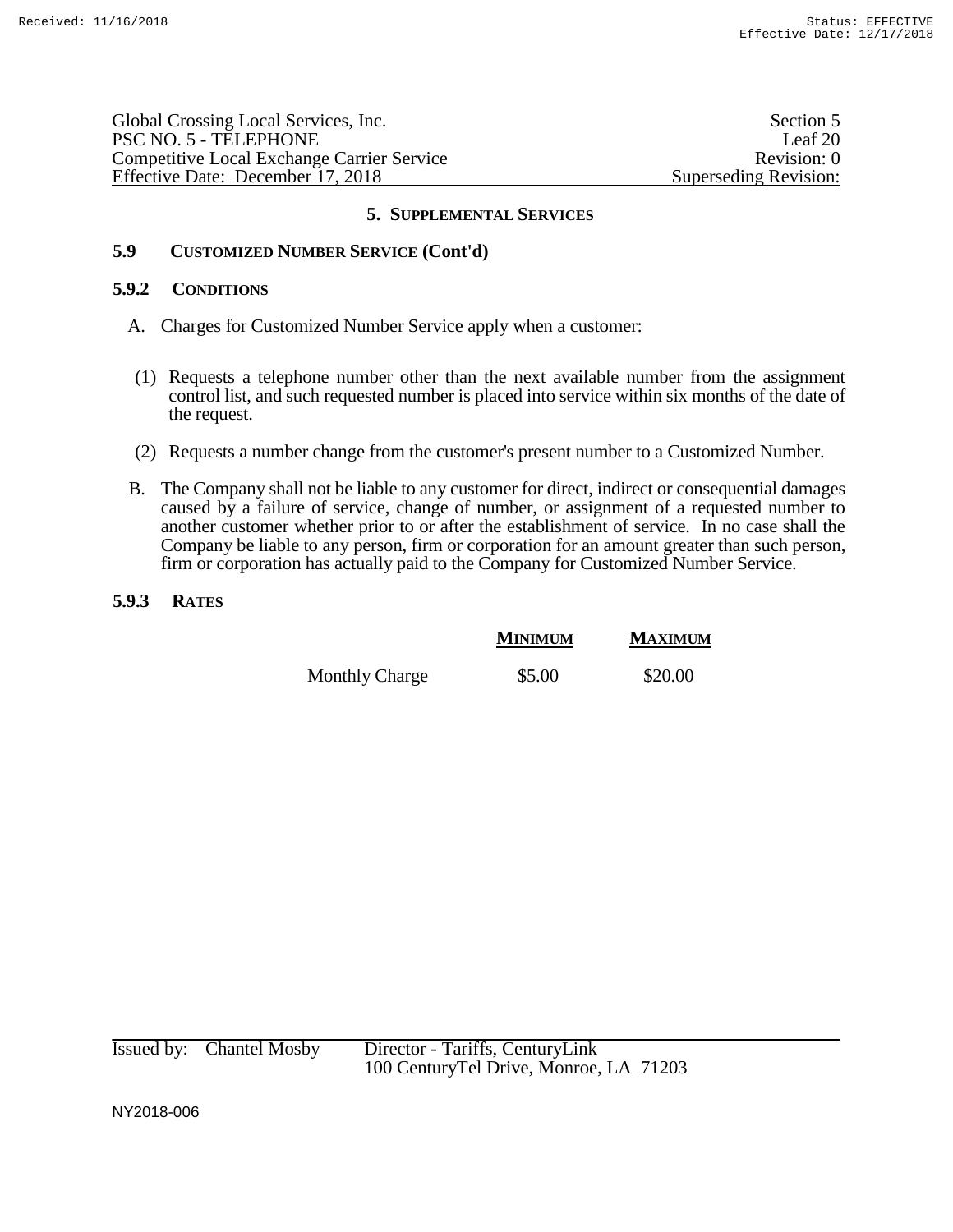| Global Crossing Local Services, Inc.              | Section 5             |
|---------------------------------------------------|-----------------------|
| PSC NO. 5 - TELEPHONE                             | Leaf $21$             |
| <b>Competitive Local Exchange Carrier Service</b> | Revision: 0           |
| Effective Date: December 17, 2018                 | Superseding Revision: |
|                                                   |                       |

## **5.10 LISTING SERVICES**

#### **5.10.1 DIRECTORY LISTINGS**

For each customer of Company-provided Exchange Access Service(s), the Company shall arrange for the listing of the customer's main billing telephone number in the applicable directory(ies) published by the dominant Local Exchange Carrier in the area at no additional charge. The Company will arrange for additional listings at the following rates:

|                                | <b>MONTHLY RECURRING</b> |                |
|--------------------------------|--------------------------|----------------|
|                                | <b>MINIMUM</b>           | <b>MAXIMUM</b> |
| <b>Additional Line Entry</b>   | \$0.25                   | \$3.00         |
| <b>Additional Listing</b>      | \$0.25                   | \$3.00         |
| <b>Cross Reference Listing</b> | \$0.25                   | \$3.00         |
| Foreign Listing                | \$0.25                   | \$3.00         |
| Non-published Service*         | \$0.25                   | \$3.00         |

In addition to the above monthly rates, connection charges apply as described in Section 3.

A. Option II Plan – Albany Service Area and Option III Plan – Buffalo Service Area

|                          | <b>RECURRING CHARGE</b> |                |
|--------------------------|-------------------------|----------------|
|                          | <b>MINIMUM</b>          | <b>MAXIMUM</b> |
| <b>Additional Line</b>   | \$0                     | \$9.00         |
| Extra Line               | \$0                     | \$9.00         |
| Foreign Listing          | \$0                     | \$9.00         |
| <b>Cross Reference</b>   | \$0                     | \$9.00         |
| Non-Published Number [1] | \$0                     | \$9.00         |
| Non-Listed Number        | \$0                     | N/C            |
| Nonrecurring Charge      |                         | \$109          |

[1] This charge may be waived pursuant to Section 5.10.2.b.4 of this tariff.

| Issued by: Chantel Mosby | Director - Tariffs, CenturyLink         |
|--------------------------|-----------------------------------------|
|                          | 100 Century Tel Drive, Monroe, LA 71203 |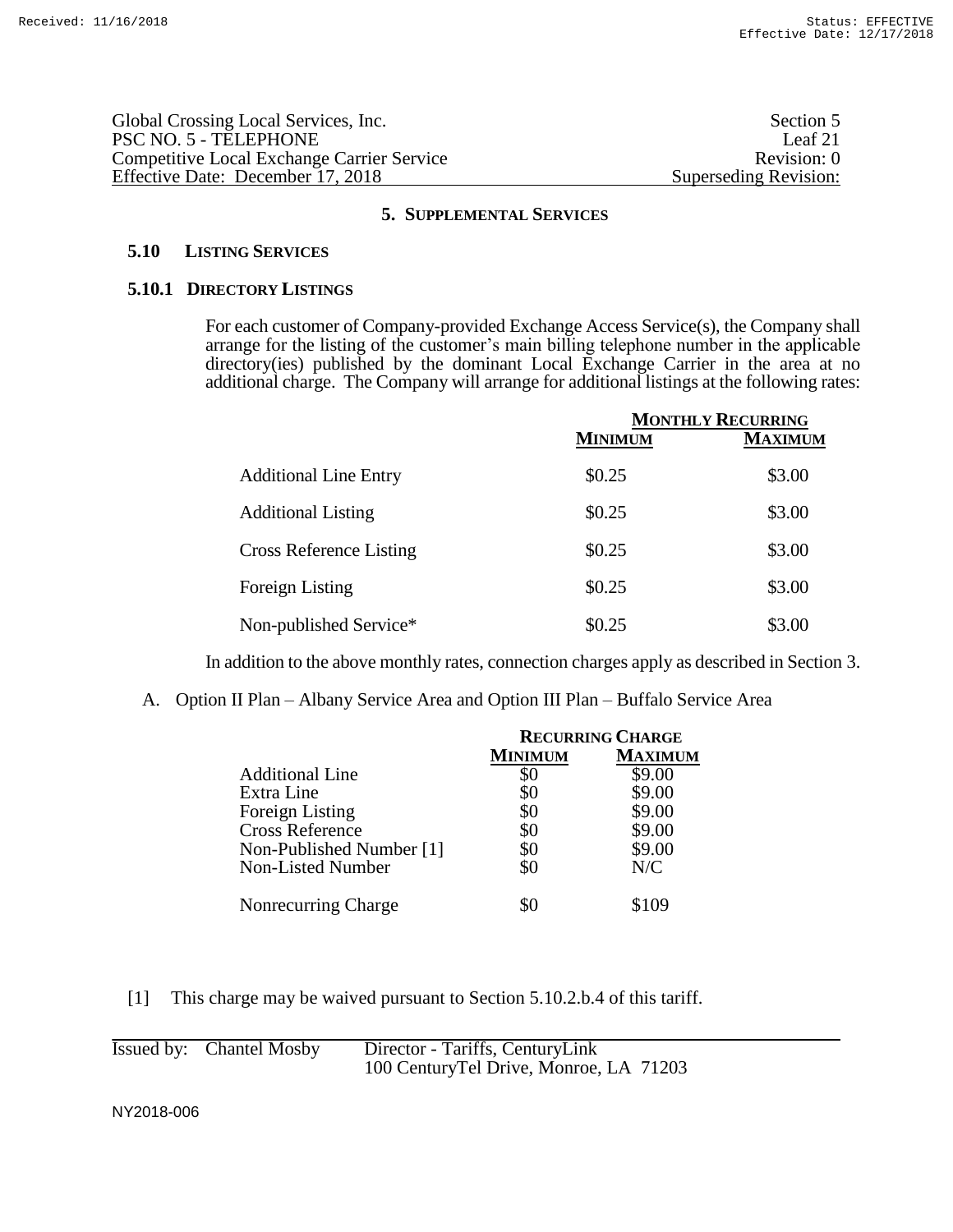Global Crossing Local Services, Inc. Section 5 PSC NO. 5 - TELEPHONE Leaf 22 Competitive Local Exchange Carrier Service **Revision: 0** Revision: 0 Effective Date: December 17, 2018 Superseding Revision:

## **5. SUPPLEMENTAL SERVICES**

## **5.10 LISTING SERVICES (Cont'd)**

#### **5.10.2 NON-PUBLISHED SERVICE**

A. General

The telephone numbers of non-published service are not listed in either the Company's alphabetical directory or Directory Assistance records available to the general public.

However, in the interest of public safety, where a government agency subscribes to Universal Emergency Telephone Number Service (911) or Enhanced Universal Emergency Telephone Number Service (E911) the telephone number, name, and address of a customer with nonpublished service will be displayed when that customer dials 911 and is connected to a Public Safety Answering Point (PSAP) for dispatch of emergency service. In addition, the Company will provide a customer's non-published number when a law enforcement agency requests it in writing.

- B. Regulations
- (1) Except as otherwise provided in this paragraph, incoming calls to non-published service will be completed by the Company only when the calling party places the call by number. The company will adhere to this practice notwithstanding any claim the calling party may present except claims of emergencies involving life and death. In such cases, the Company will call the non-published number and request permission to make an immediate connection to the calling party. If the connection is refused, the calling party will be advised, and an offer made to connect the calling party to the Police. The Company may also, in other emergency cases, call the non-published number and request a call-back to the calling party. The Company will advise the calling party if the non-published number cannot be reached, or if a request for a call-back to the calling party is refused. The acceptance by the Company of the customer's request to refrain from publishing his telephone number in the directory does not create any relationship or obligation, direct or indirect, to any person other than the customer.

Issued by: Chantel Mosby Director - Tariffs, CenturyLink 100 CenturyTel Drive, Monroe, LA 71203

NY2018-006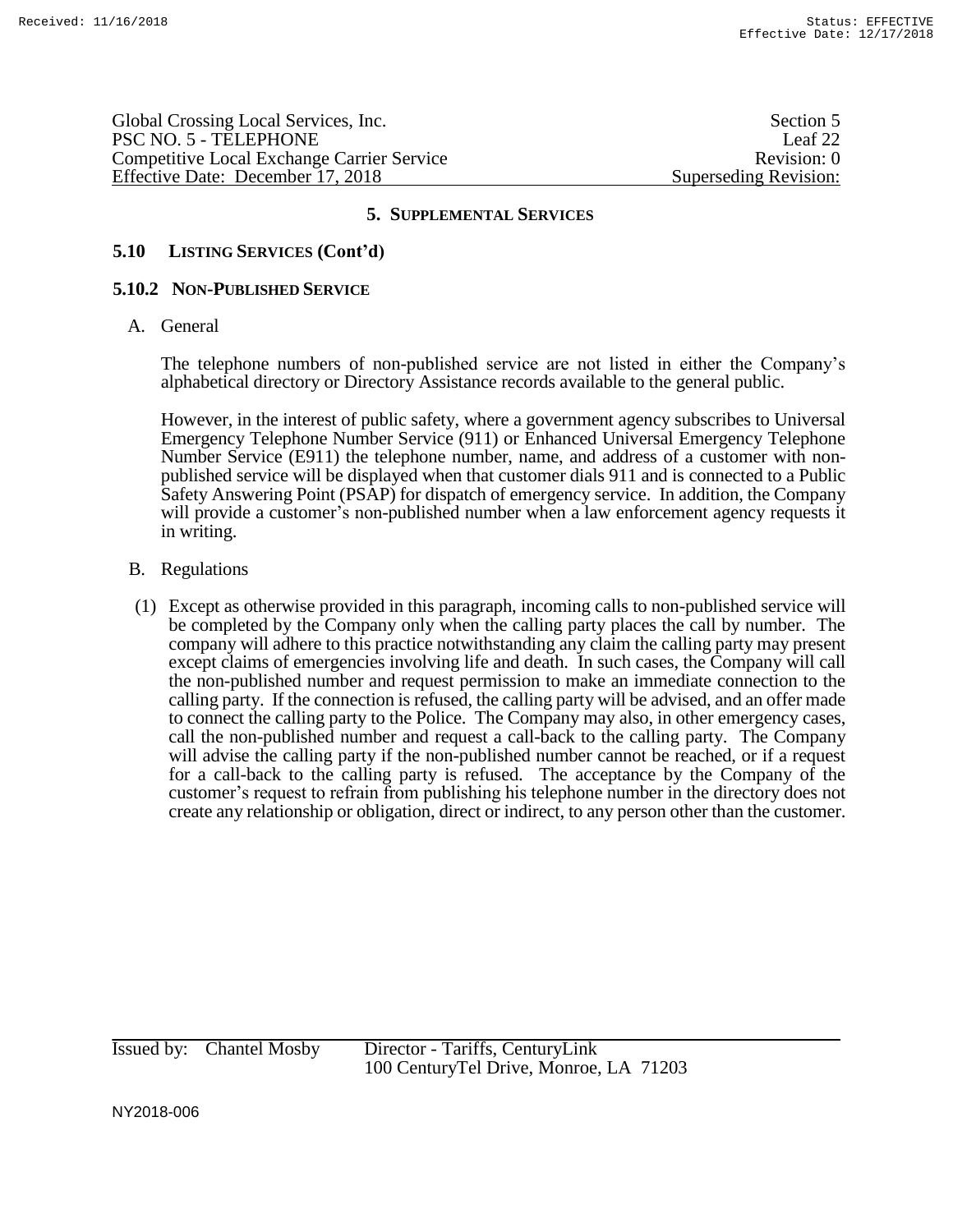Global Crossing Local Services, Inc. Section 5 PSC NO. 5 - TELEPHONE Leaf 23 Competitive Local Exchange Carrier Service Revision: 0 Effective Date: December 17, 2018 Superseding Revision:

#### **5. SUPPLEMENTAL SERVICES**

## **5.10 LISTING SERVICES**

## **5.10.2 NON-PUBLISHED SERVICE**

- B. Regulations (Cont'd)
- (2) In the absence of gross negligence or willful misconduct, no liability for damages arising from publishing the telephone number of non-published service in the directory or disclosing said number to any person shall attach to the Company, and where such a number is published in the directory, the Company's liability shall be limited to and satisfied by a refund of any monthly charges which the Company may have made for such non-published service.
- (3) The customer indemnifies and saves the Company harmless against any and all claims for damages caused or claimed to have been caused, directly or indirectly, by the publication of the number of a non-published service or the disclosing of said number to any person.
- (4) Pursuant to Section 91, subdivision 7 of public service law, the Company will waive the otherwise applicable charges for a nonpublished telephone listing, where the customer requests protection of its identity in connection with the customer's purchase of telephone service and the customer is a victim of domestic violence, as defined in section 459(a) of the social services law, and for whose benefit any order of protection, other than a temporary order of protection, has been issued by a court of competent jurisdiction. This waiver of charges shall be for the duration of the applicable, non-temporary, order. Any nonpublished listing provided will conform to all the same requirements of other nonpublished listings. A customer requesting such an accommodation shall provide a copy of the order of protection to the Company.
- C. Rates

Rates for this service are located in Section 5.10.1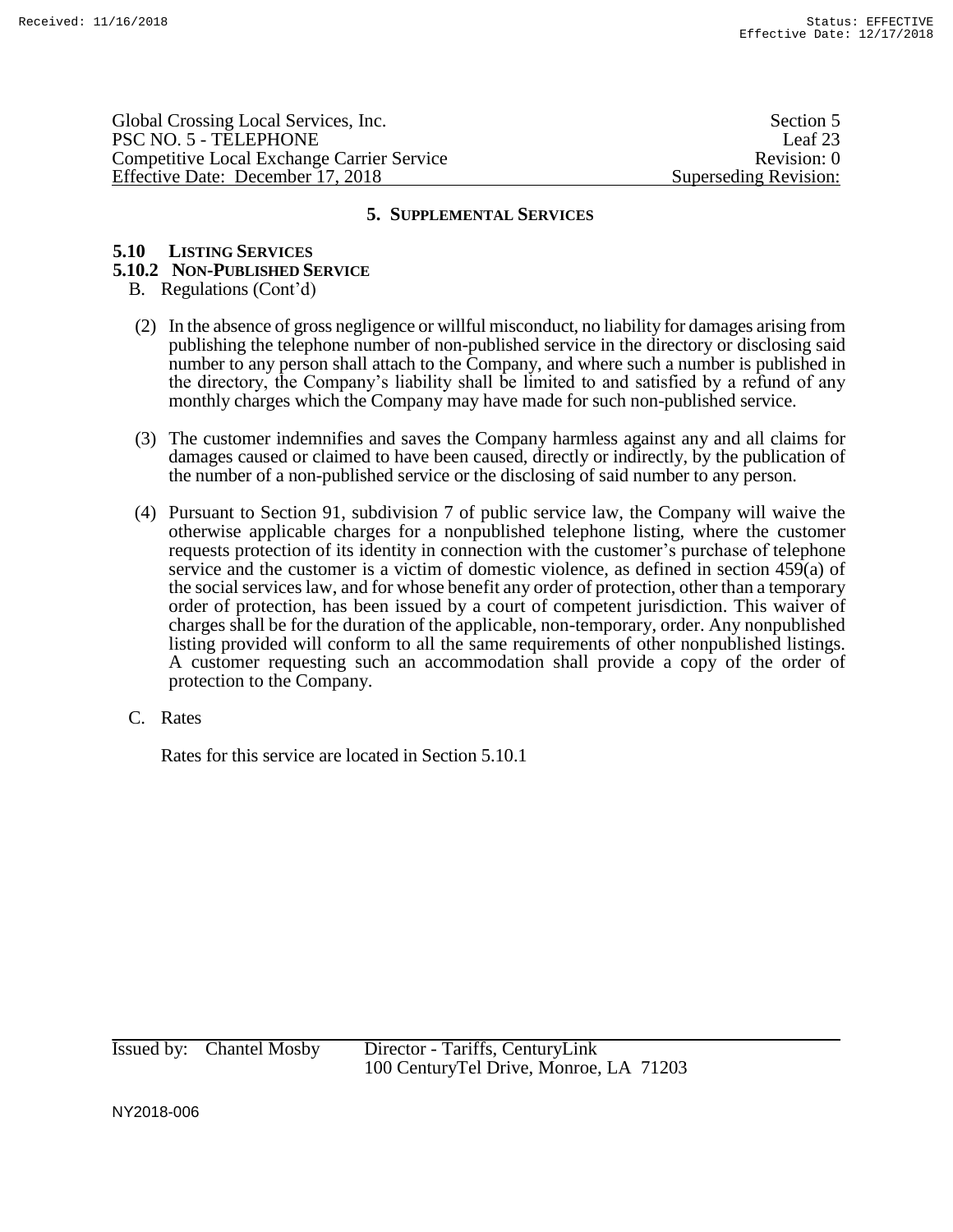Global Crossing Local Services, Inc. Section 5 PSC NO. 5 - TELEPHONE Leaf 24 Competitive Local Exchange Carrier Service Revision: 0 Effective Date: December 17, 2018 Superseding Revision:

## **5. SUPPLEMENTAL SERVICES**

## **5.10 LISTING SERVICES (Cont'd)**

#### **5.10.3 MAIN NUMBER RETENTION**

Main Number Retention is an optional feature by which a new commercial customer, who was formally a customer of another certificated local exchange carrier at the same premises location, may retain its main telephone numbers and main fax numbers for use with the Company-provided Exchange Access Services. Main Number Retention service is only available in areas where the Company maintains some form of number retention arrangement with the customer's former local exchange carrier. The customer is allowed to retain up to two numbers free of charge.

Monthly recurring charges apply per retained number beyond two.

|                                           |         | <b>MONTHLY RECURRING</b> |  |
|-------------------------------------------|---------|--------------------------|--|
|                                           | MINIMUM | <b>MAXIMUM</b>           |  |
| <b>Additional Numbers</b><br>Beyond Two - |         |                          |  |
| per retained number                       | \$0     | \$6.00                   |  |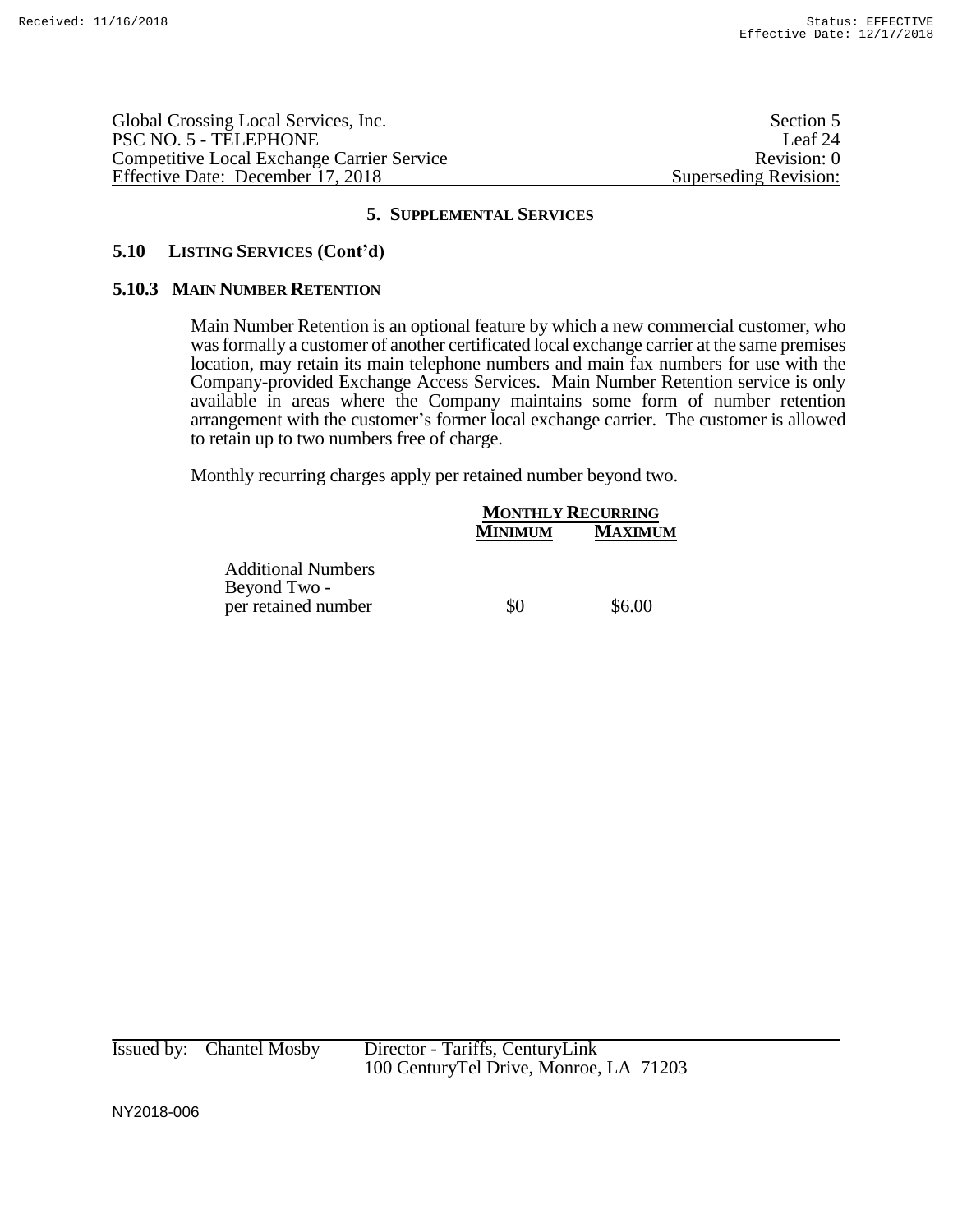| Global Crossing Local Services, Inc.       | Section 5             |
|--------------------------------------------|-----------------------|
| PSC NO. 5 - TELEPHONE                      | Leaf 25               |
| Competitive Local Exchange Carrier Service | Revision: 0           |
| Effective Date: December 17, 2018          | Superseding Revision: |

## **5.10 LISTING SERVICES (Cont'd)**

#### **5.10.4 INTERCEPT SERVICE**

A. General

Intercept service provides for a recorded message informing a caller of the change of a telephone number of the called party.

- B. Regulations
- (1) Intercept service is available to business customers where facilities are available, and conditions permit.
- (2) Subscribers must subscribe to intercept service at the time they negotiate with the Company to disconnect or relocate their service. All charges associated with intercept service will be billed under the intercepted telephone number.
- (3) The service is provided free of charge for an interval of 90 days. Connection charges apply as described in Section 3. After the initial 90-day period, the subscriber may extend the service an additional 90-days for a charge.
- (4) The intercepted telephone number is a disconnected service. Third number and collect calls cannot be billed to the intercepted number and any calling card associated with it is invalid.